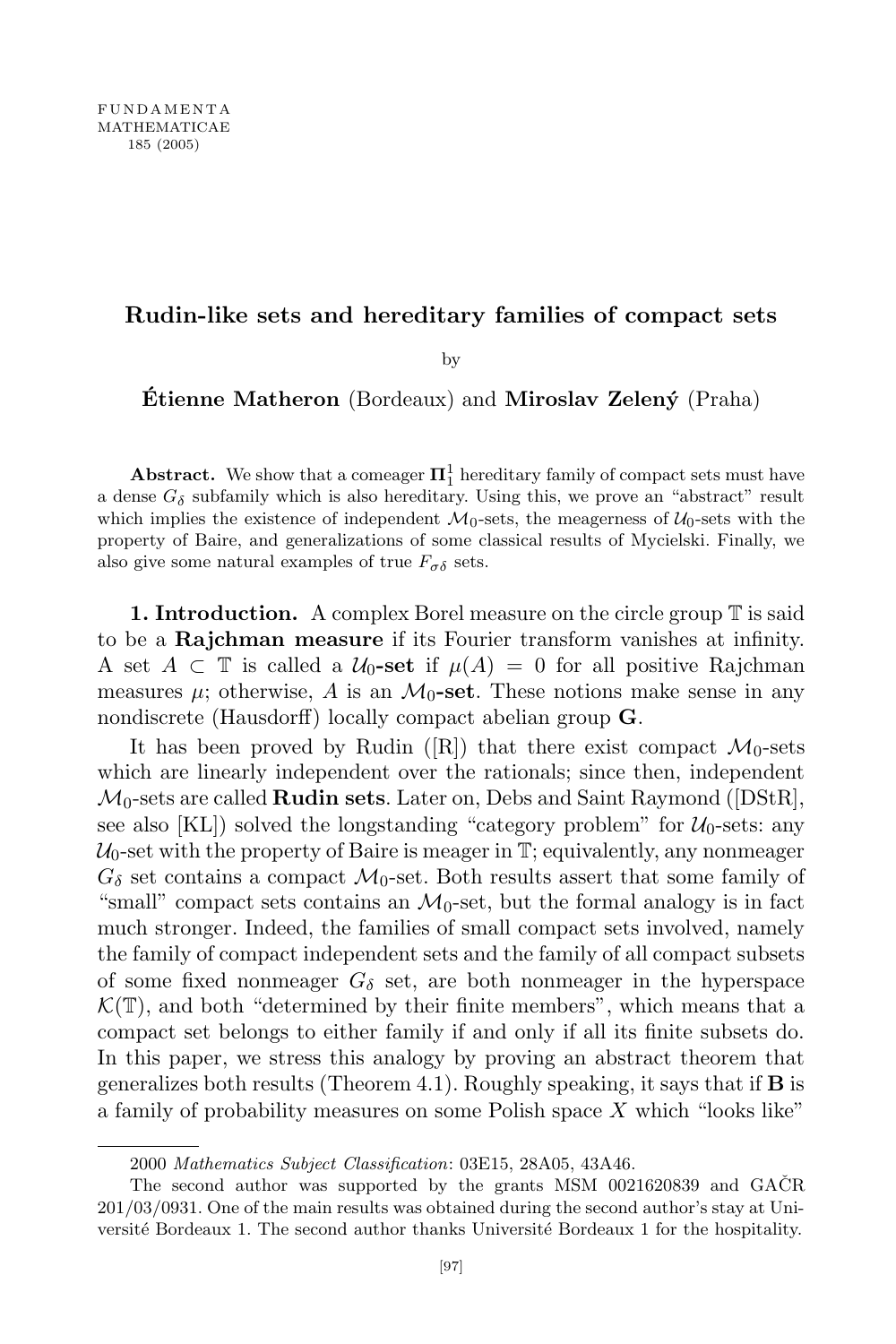the family of Rajchman measures, then any coanalytic nonmeager family of compact subsets of *X* determined by its finite members must contain a set supporting some measure from **B**.

The other main result of the paper (Theorem 2.2) is a general statement concerning hereditary families of compact sets. This result asserts that a comeager coanalytic family of compact sets which is hereditary for inclusion must contain a dense  $G_{\delta}$  subfamily which is also hereditary. It follows (Corollary 2.10) that if  $\mathcal I$  is a hereditary coanalytic nonmeager subfamily of  $\mathcal{K}(X)$ , where *X* is some Polish space, then *I* contains a  $G_{\delta}$  hereditary set *G* which is dense in  $\mathcal{K}(U)$ , for some nonempty open set  $U \subset X$ . This result is needed in the proof of Theorem 4.1. More importantly, we believe that it can be useful in various situations.

The paper is organized as follows. Section 2 is devoted to the proof of Theorem 2.2. In Section 3, we introduce the instrumental notion of *nicely presented*  $F_{\sigma\delta}$  families of measures (those which "look like" the family of Rajchman measures) and give some examples. In Section 4, we prove Theorem 4.1 and give some consequences; these include Rudin's and Debs–Saint Raymond's results as well as generalizations of some classical results of Mycielski ([My]). Finally, using some of the previous ideas, we give some natural examples of true  $F_{\sigma\delta}$  sets.

We now fix the notation and "background" material that will be used throughout the paper. All this material (and much more) can be found in [K1].

If *X* is a Polish space (that is, a separable, completely metrizable topological space), we denote by  $\mathbf{M}(X)$  the family of all complex Borel measures on *X*, and by **P**(*X*) the family of all Borel probability measures on *X*. On  $\mathbf{M}(X)$ , and hence on  $\mathbf{P}(X)$ , two natural topologies are available. First, one can define the norm of a measure  $\mu \in M(X)$  by  $\|\mu\| = |\mu|(X)$ , where  $|\mu|$ is the total variation of  $\mu$ , and consider the norm topology on  $\mathbf{M}(X)$ . A more useful topology is the so-called *Prokhorov topology*, the weak topology induced by the bounded continuous functions on *X*. Thus, a basic neighborhood of some measure  $\mu_0 \in M(X)$  has the form

$$
\mathbf{U} = \Big\{ \mu \in \mathbf{M}(X); \, \Big| \int f_i \, d\mu - \int f_i \, d\mu_0 \Big| < \varepsilon, \, i = 1, \dots, N \Big\},
$$

where  $f_1, \ldots, f_N$  are bounded continuous functions on *X* and  $\varepsilon$  is a positive number. It is well known that  $P(X)$  is Polish in the Prokhorov topology, while the norm topology is obviously not separable if *X* is uncountable. In this paper, unless the norm is explicitly mentioned, *all topological notions concerning*  $\mathbf{M}(X)$  *or*  $\mathbf{P}(X)$  *will refer to the Prokhorov topology.* A subset **B** of **M**(*X*) or **P**(*X*) is said to be **hereditary** if it is downward closed under absolute continuity. For example, it is well known (and easy to prove) that the family of Rajchman measures on a nondiscrete LCA group **G** is hereditary.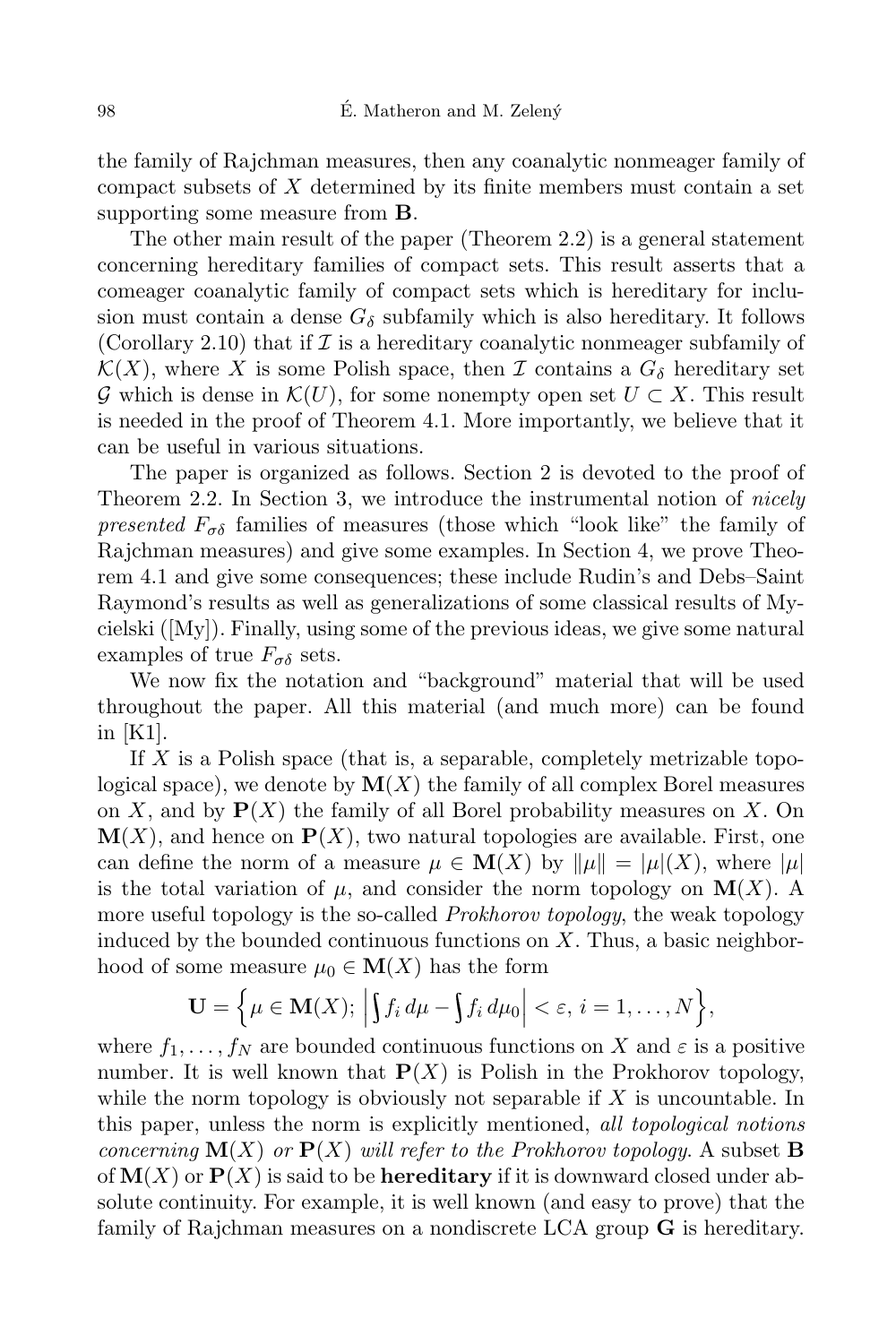If *X* is a Polish space, we denote by  $\mathcal{K}(X)$  the space of all compact subsets of *X*, equipped with the Vietoris topology. Recall that this topology is generated by all sets of the form  ${K \in \mathcal{K}(X); K \cap U \neq \emptyset}$  and  ${K \in \mathcal{K}(X)}$  $\mathcal{K}(X)$ ;  $K \subset U$ }, where *U* is open in *X*, and that it is a Polish topology. A set *I ⊂ K*(*X*) is said to be **hereditary** if it is downward closed under inclusion. For example, for any set  $A \subset X$ , the set  $\mathcal{K}(A) := \{K \in \mathcal{K}(X); K \subset A\}$  is hereditary.

As a rule, we will use the now standard notation for Borel and projective classes; thus, for example, the symbols " $\Pi_3^{0}$ ", " $\Sigma_1^{1}$ ", and " $\Pi_1^{1}$ " mean " $F_{\sigma\delta}$ ", "analytic", and "coanalytic" respectively. However, we also use the classical notations " $F_{\sigma}$ " and " $G_{\delta}$ " when they seem to be more suggestive. Finally, we denote by N the set of nonnegative integers, and by N *∗* the set of positive integers.

**2. Comeager hereditary families of compact sets.** In this section, *X* is a Polish space. We shall say that a set  $\mathcal{I} \subset \mathcal{K}(X)$  is big if  $\mathcal I$  contains a dense  $G_{\delta}$  *hereditary* set. This notion was instrumental in [M1], where the following question was raised.

PROBLEM 2.1. *Is every comeager hereditary set*  $\mathcal{I} \subset \mathcal{K}(X)$  *necessarily big?*

No definability assumption is made here on the set  $I$ , but one can observe that a positive answer to 2.1 for  $\Sigma_1^1$  sets would yield a positive answer for all comeager hereditary sets *I*. Indeed, if  $\mathcal{I} \subset \mathcal{K}(X)$  is comeager, then *I* contains a dense  $G_{\delta}$  set  $H$ . Let  $\mathcal{H}^*$  be the *hereditary closure* of  $H$ , i.e.,

$$
\mathcal{H}^* = \{ K \in \mathcal{K}(X); \, \exists L \in \mathcal{H} : K \subset L \}.
$$

The set  $\mathcal{H}^*$  is hereditary, it is comeager since  $\mathcal{H} \subset \mathcal{H}^*$ , and if  $\mathcal{I}$  is hereditary, then  $\mathcal{H}^* \subset \mathcal{I}$ . Finally, since the relation " $K \subset L$ " is closed in  $\mathcal{K}(X) \times \mathcal{K}(X)$ , the set  $\mathcal{H}^*$  is also  $\Sigma_1^1$  in  $\mathcal{K}(X)$ . Thus, a positive answer to 2.1 for  $\Sigma_1^1$  sets implies a full positive answer.

It seems likely that, under some ad hoc set-theoretical assumption, the answer to this problem is in fact negative. Yet, we do have the following general positive result.

THEOREM 2.2. *Every comeager hereditary*  $\Pi_1^1$  *subset of*  $K(X)$  *is big.* 

For the proof of Theorem 2.2, the following family of closed subsets of  $\mathcal{K}(X)$  will play a crucial role.

DEFINITION 2.3. For each  $n \in \mathbb{N}^*$ , let us denote by  $\mathcal{P}(n)$  the family of all (compact) subsets of *X* containing at most *n* points. We shall denote by  $\mathfrak{H}$  the family of all closed sets  $\mathcal{F} \subset \mathcal{K}(X)$  with the following property:  $\mathcal{F} \cap \mathcal{P}(n)$  is nowhere dense in  $\mathcal{P}(n)$  for each  $n \in \mathbb{N}^*$ .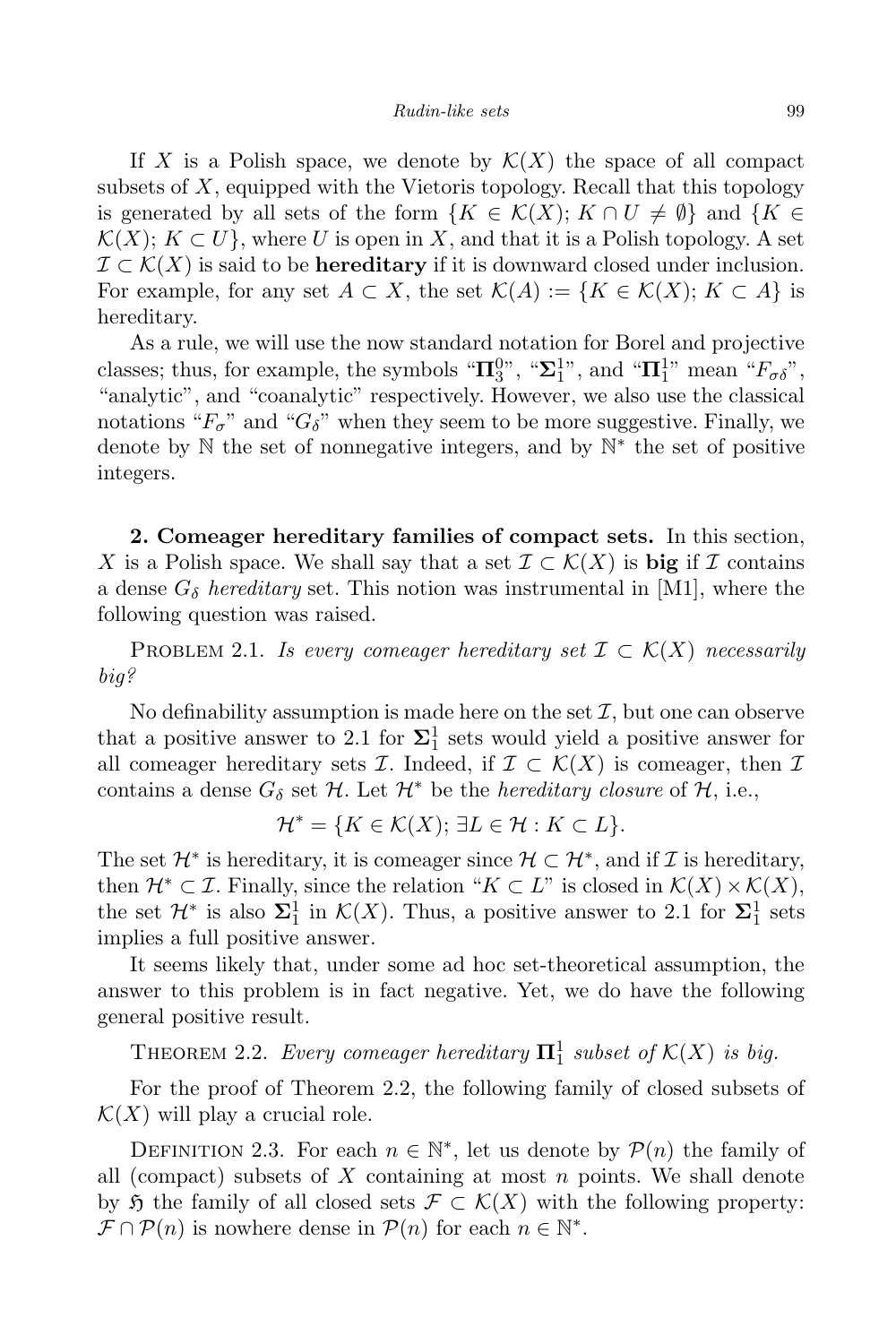Since  $\bigcup_n \mathcal{P}(n)$  is dense in  $\mathcal{K}(X)$ , it is clear that all sets in  $\mathfrak{H}$  are nowhere dense. The following lemma gives a characterization of sets in  $\mathfrak{H}$ .

LEMMA 2.4. *For a closed set*  $\mathcal{F} \subset \mathcal{K}(X)$ , *the following are equivalent:*  $(1)$   $\mathcal{F} \in \mathfrak{H}$ .

(2) *There exists* a *dense open hereditary set*  $\mathcal{U} \subset \mathcal{K}(X)$  *with*  $\mathcal{F} \cap \mathcal{U} = \emptyset$ *.* 

*Proof.* It is easy to check that if  $A$  is a dense hereditary subset of  $K(X)$ , then  $\mathcal{A} \cap \mathcal{P}(n)$  is dense in  $\mathcal{P}(n)$  for all  $n \in \mathbb{N}^*$ . Thus, the complement of a dense open hereditary set belongs to  $\mathfrak{H}$ . Conversely, assume that  $\mathcal{F} \in \mathfrak{H}$ . To show that (2) is satisfied, we start with the following Claim.

CLAIM. For every open nonempty set  $V \subset K(X)$  there exists an open *hereditary set*  $W$  *such that*  $W \cap V \neq \emptyset$  *and*  $W \cap F = \emptyset$ *.* 

*Proof.* We may assume that *V* has the form

$$
\mathcal{V} = \{K \in \mathcal{K}(X); K \subset U_0, K \cap U_i \neq \emptyset, i = 1, \ldots, n\},\
$$

where  $U_0 \subset X$  is open and the  $U_i$ 's are pairwise disjoint open subsets of  $U_0$ . For each set  $I = \{i_1, \ldots, i_k\} \subset \{1, \ldots, n\}$ , let  $\pi_I : U_1 \times \cdots \times U_n \to \mathcal{K}(X)$ be the map defined by  $\pi_I(x) = \{x_{i_1}, \ldots, x_{i_k}\}\.$  Since  $\mathcal{F} \cap \mathcal{P}(k)$  is nowhere dense in  $P(k)$  for each  $k \in \{1, \ldots, n\}$ , all sets  $O_I = \{x; \pi_I(x) \notin \mathcal{F}\}\$ are dense in  $U_1 \times \cdots \times U_n$ . It follows that the intersection of all these (finitely many) open sets  $O_I$  is nonempty; in other words, there exists a finite set  $F \in V$  with cardinality *n* such that no nonempty subset of *F* belongs to *F*. Actually, since the isolated point *∅* is not in *F* either, no subset of *F* belongs to *F*. Therefore, if  $W \supset F$  is a small enough open set, then the hereditary open set  $W = \mathcal{K}(W)$  is disjoint from  $\mathcal{F}$ . Indeed, otherwise one could find a sequence  $(K_i) \subset \mathcal{K}(X)$ , with  $K_i \subset \{z \in X; \varrho(z, F) < 2^{-i}\}\$  and  $K_i \in \mathcal{F}$  for all *i*. Then some subsequence of  $(K_i)$  converges to a set  $K \subset F$ ; and since  $\mathcal F$ is closed, *K* is in  $\mathcal{F}$ , which is a contradiction.

Now, let *U* be the union of all hereditary open subsets of  $\mathcal{K}(X)$  disjoint from the set *F*. Then *U* is open, hereditary and  $U \cap F = \emptyset$ . Moreover, it follows from the Claim that *U* is also dense in  $\mathcal{K}(X)$ .

In what follows we shall denote by  $\mathfrak{H}^{\text{ext}}$  the family of all sets  $\mathcal{B} \subset \mathcal{K}(X)$ which can be covered by a countable family of sets from  $\mathfrak{H}$ :

$$
\mathfrak{H}^{\text{ext}}=\Big\{\mathcal{B}\subset \mathcal{K}(X);\ \exists (\mathcal{F}_n)_{n\in\mathbb{N}}\subset \mathfrak{H}:\mathcal{B}\subset\bigcup_{n=0}^\infty \mathcal{F}_n\Big\}.
$$

With this notation, Lemma 2.4 immediately implies the following corollary.

COROLLARY 2.5. *A* set  $\mathcal{I} \subset \mathcal{K}(X)$  is big if and only if  $\mathcal{K}(X) \setminus \mathcal{I} \in \mathfrak{H}^{\text{ext}}$ .

*Proof.* If  $K(X) \setminus I \in \mathfrak{H}^{\text{ext}}$ , let  $(\mathcal{F}_n)$  be a sequence of sets from  $\mathfrak{H}$  covering  $K(X) \setminus I$ , and pick dense open hereditary sets  $\mathcal{U}_n$  such that  $\mathcal{U}_n \cap \mathcal{F}_n = \emptyset$ .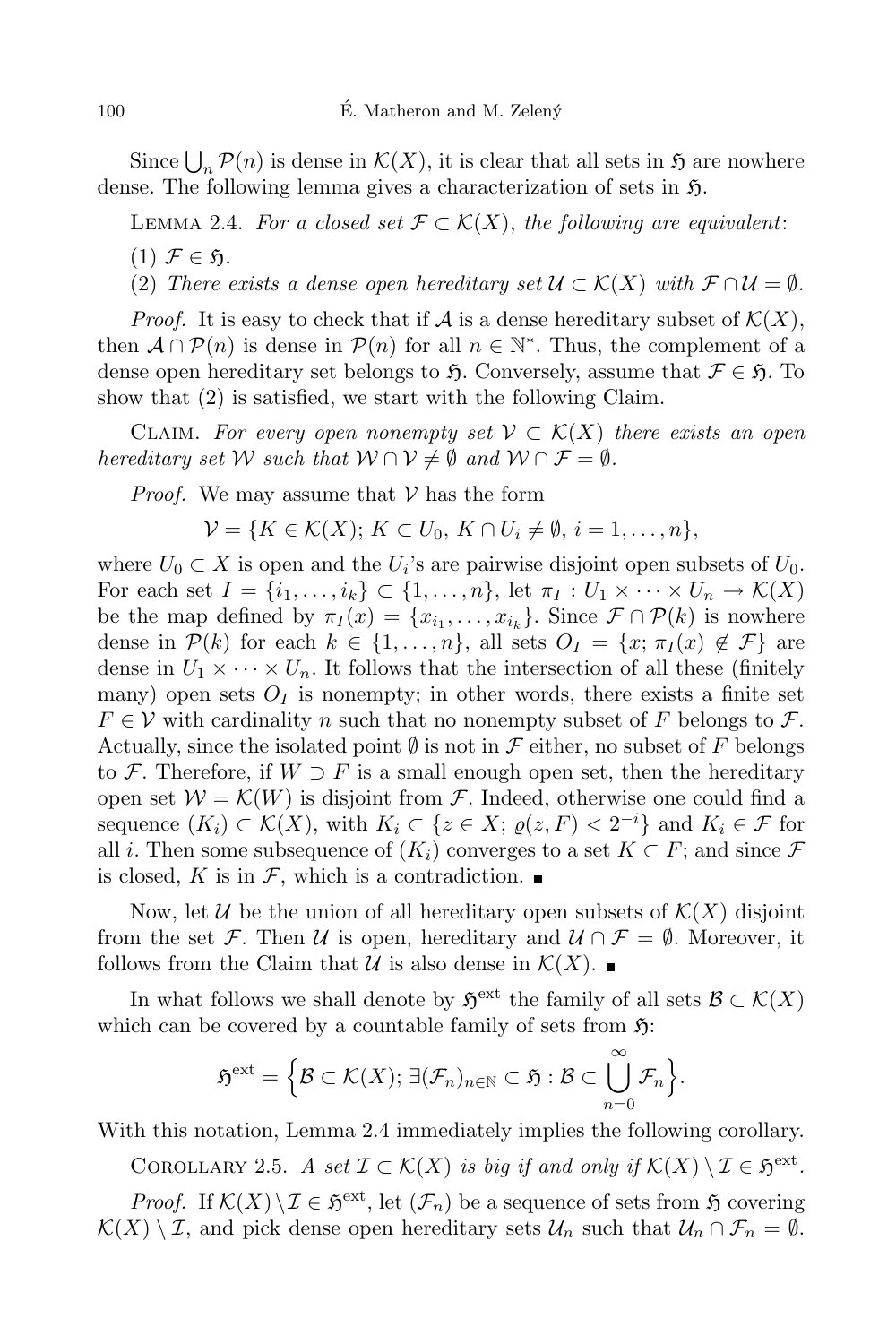Then  $\mathcal{G} = \bigcap_n \mathcal{U}_n$  shows that *I* is big. The converse is proved in the same way, using the fact that any  $G_{\delta}$  hereditary subset of  $\mathcal{K}(X)$  is the intersection of a sequence of open *hereditary* sets. This well known fact can be seen as follows. Let  $\hat{X}$  be some metrizable compactification of *X*. Then  $\mathcal{K}(X)$  is  $G_{\delta}$  in  $\mathcal{K}(X)$ , so a  $G_{\delta}$  hereditary set  $\mathcal{G} \subset \mathcal{K}(X)$  is  $G_{\delta}$  in  $\mathcal{K}(\hat{X})$ . Write  $\mathcal{G} = \bigcap_n \hat{\mathcal{V}}_n$ , where the sets  $\widehat{\mathcal{V}}_n$  are open in  $\mathcal{K}(\widehat{X})$ . Then the sets  $\widehat{\mathcal{U}}_n = \{\widehat{K} \in \mathcal{K}(\widehat{X}); \,\mathcal{K}(\widehat{K}) \subset \widehat{\mathcal{V}}_n\}$ are open in  $\mathcal{K}(\widehat{X})$  because  $\widehat{X}$  is compact, and obviously hereditary. Thus,  $\mathcal{U}_n = \mathcal{K}(X) \cap \mathcal{U}_n$  is open and hereditary in  $\mathcal{K}(X)$  for all *n*, and  $\mathcal{G} = \bigcap_n \mathcal{U}_n$ .

By 2.5, proving Theorem 2.2 amounts to showing that if  $\mathcal{I} \subset \mathcal{K}(X)$  is  $\Pi_1^1$ , comeager and hereditary, then  $\mathcal{K}(X) \setminus \mathcal{I} \in \mathfrak{H}^{\text{ext}}$ . Lemma 2.7 below implies this when *I* is assumed to be  $\Sigma_2^0$  instead of being merely  $\Pi_1^1$ . Before proving this lemma, we collect some simple remarks on the space  $\mathcal{K}(X)$ .

We fix some compatible Polish metric  $\rho$  on X, and we associate to it the Hausdorff metric on  $\mathcal{K}(X)$ , which is Polish and compatible with the Vietoris topology. The open ball with center *K* and radius  $\varepsilon$  in  $\mathcal{K}(X)$  will be denoted by  $B(K,\varepsilon)$ .

Lemma 2.6.

- (i) Let  $\varepsilon > 0$ ,  $n \in \mathbb{N}^*$ ,  $F \in \mathcal{K}(X)$ , and  $F^* \in \mathcal{P}(n)$  with  $F^* \subset F$ . If  $T \in B(F, \varepsilon)$  then there exists  $T^* \subset T$  such that  $T^* \in \mathcal{P}(n) \cap B(F^*, \varepsilon)$ .
- (ii) Let  $\varepsilon > 0$  and  $F, F^*, T^* \in \mathcal{K}(X)$ . Assume that  $F^* \subset F$  and  $T^* \in$  $B(F^*, \varepsilon)$ *. Then there exists*  $T \in K(X)$  *such that*  $T^* \subset T$  *and*  $T \in$  $B(F,\varepsilon)$ .

*Proof.* (i) For every  $x \in F^*$  one can find a point  $y(x) \in T$  such that  $\varrho(x, y(x)) < \varepsilon$ . Then the set  $T^* = \{y(x); x \in F^*\}$  has the required properties.

(ii) Just put  $T = T^* \cup F$ .

*LEMMA* 2.7. *Let*  $\mathcal{L} \subset \mathcal{K}(X)$  *be a G*<sup>*δ*</sup> *set with*  $\mathcal{L} \notin \mathfrak{H}^{\text{ext}}$ *. Then the set* 

$$
\mathcal{T} = \{ K \in \mathcal{K}(X); \, \exists K^* \in \mathcal{L} : K^* \subset K \}
$$

*is not meager in*  $K(X)$ .

*Proof.* We will use the so-called *Banach–Mazur game*; let us recall its definition. Let *Y* be a metric space and  $A \subset Y$ . The Banach–Mazur game  $G(A) = G(A, Y)$  is defined as follows. There are two players, called **I** and **II**. They choose alternately nonempty open sets  $U_1 \supset V_1 \supset U_2 \supset V_2 \supset \cdots$ 

$$
\mathbf{I} \qquad \mathcal{U}_1 \qquad \mathcal{U}_2 \qquad \ldots
$$

$$
\mathbf{II} \qquad \mathcal{V}_1 \qquad \mathcal{V}_2 \qquad \ldots
$$

Player **II** wins the game if  $A \cap \bigcap_{n=1}^{\infty} V_n = \emptyset$ ; otherwise **I** wins.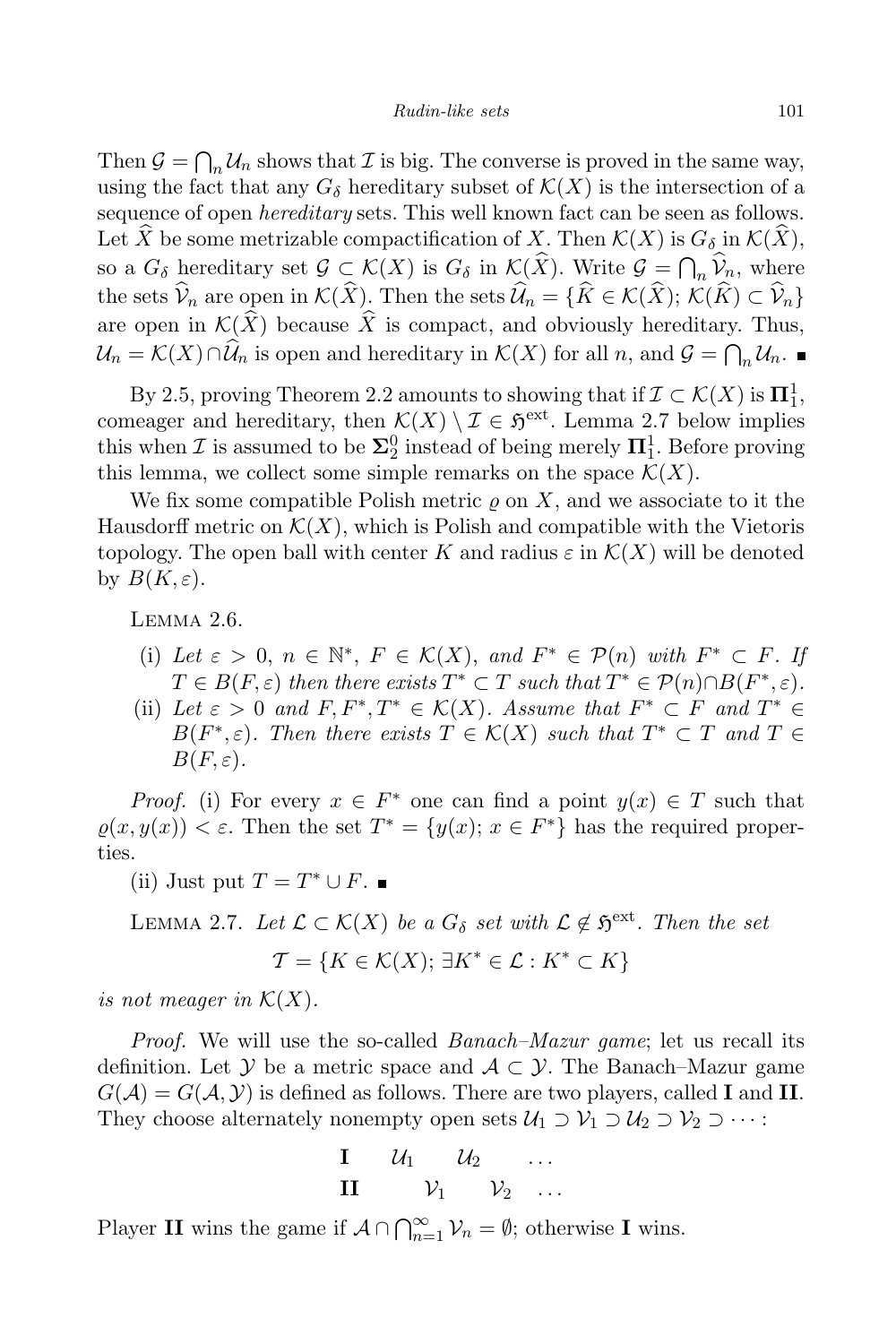The main result concerning the Banach–Mazur game reads as follows (see [K1]): *the set*  $\mathcal A$  *is meager in*  $\mathcal Y$  *if and only if*  $\mathbf H$  *has a winning strategy in the game*  $G(A, Y)$ *.* 

Now we turn to the proof of 2.7. By removing from  $\mathcal L$  all its relatively open subsets which are in  $\mathfrak{H}^{\text{ext}}$ , we may and do assume that for every open set  $\mathcal{O} \subset \mathcal{K}(X)$  intersecting  $\mathcal{L}$  we have  $\overline{\mathcal{O} \cap \mathcal{L}} \notin \mathfrak{H}$ . We also fix a nonincreasing sequence  $(\mathcal{L}_n)_{n\geq 1}$  of open sets such that  $\mathcal{L} = \bigcap_{n=1}^{\infty} \mathcal{L}_n$ .

We will show that the first player has a winning strategy in the Banach– Mazur game  $G(\mathcal{T}) = G(\mathcal{T}, \mathcal{K}(X))$ . A *fortiori*, **II** has no winning strategy, hence the set  $\mathcal T$  is not meager in  $\mathcal K(X)$ .

The second player will play nonempty open sets  $V_n$ 's and the first player will play balls  $B(F_n, \varepsilon_n)$ , with  $\varepsilon_n \in [0, 1/n]$ . Besides these balls, **I** will construct in the *n*th step an integer  $j_n \in \mathbb{N}^*$  and a set  $F_n^* \in \mathcal{P}(j_n)$  to obey the following conditions:

- $(B(F_{n+1}, \varepsilon_{n+1}) \subset B(F_n, \varepsilon_n);$
- (b)  $F_n^* \subset F_n$ ;
- $(C)$   $B(F_{n+1}^*, \varepsilon_{n+1}) \subset B(F_n^*, \varepsilon_n);$
- $(B(F_n^*, \varepsilon_n) \subset \mathcal{L}_n;$
- $(P)$   $\mathcal{P}(j_n) \cap B(F_n^*, \varepsilon_n) \subset \mathcal{L}.$

*The first step.* Choose  $K \in \mathcal{L}$  and  $\tau > 0$  such that  $B(K, \tau) \subset \mathcal{L}_1$ . We  $\Lambda$  *n*  $\mathcal{L} \notin \mathfrak{H}$ , so there exist an integer  $j_1 \in \mathbb{N}^*$ , a set  $F_1^* \in \mathcal{P}(j_1)$ *B*(*K,*  $\tau$ ) and a positive number  $\varepsilon_1 \in ]0,1[$  such that  $\mathcal{P}(j_1) \cap B(F_1^*, \varepsilon_1) \subset \mathcal{L}$ . Moreover, since  $F_1^* \in B(K, \tau) \subset \mathcal{L}_1$ , we may demand  $B(F_1^*, \varepsilon_1) \subset \mathcal{L}_1$ . Putting  $F_1 := F_1^*$  finishes the description of **I**'s first move.

*The*  $(n+1)$ *st step.* Let  $V_n \subset B(F_n, \varepsilon_n)$  be the *n*th move of **II**. Choose *T*  $\in K(X)$  and  $\delta > 0$  such that  $B(T, \delta) \subset V_n$ . To define the  $(n+1)$ st move of **I**, we first find  $T^*$  ∈  $P(j_n) ∩ B(F_n^*, \varepsilon_n)$  such that  $T^* ⊂ T$ , which is possible by 2.6(i). Using (e), we find  $K \in B(T^*, \delta) \cap B(F_n^*, \varepsilon_n) \cap \mathcal{L}$ . Let  $\tau > 0$  be such that  $B(K,\tau) \subset B(T^*,\delta) \cap B(F_n^*,\varepsilon_n) \cap \mathcal{L}_{n+1}$ . We have  $B(K,\tau/2) \cap \mathcal{L} \notin \mathfrak{H}$ , so there exist  $j_{n+1} \in \mathbb{N}^*, F_{n+1}^* \in \mathcal{P}(j_{n+1}) \cap B(K, \tau)$  and  $\varepsilon_{n+1} \in ]0, 1/(n+1)[$ such that  $\mathcal{P}(j_{n+1}) \cap B(F_{n+1}^*, \varepsilon_{n+1}) \subset \mathcal{L}$ . Since  $F_{n+1}^* \in B(F_n^*, \varepsilon_n) \cap \mathcal{L}_{n+1}$ , we may demand  $B(F_{n+1}^*, \varepsilon_{n+1}) \subset \mathcal{L}_{n+1}$  and  $B(F_{n+1}^*, \varepsilon_{n+1}) \subset B(F_n^*, \varepsilon_n)$ . Since  $F_{n+1}^* \in B(T^*, \delta)$ , 2.6(ii) allows us to choose  $F_{n+1} \in \mathcal{K}(X)$  such that  $F_{n+1}^* \subset F_{n+1}$  and  $F_{n+1} \in B(T, \delta)$ ; and taking  $\varepsilon_{n+1}$  smaller if necessary, we also have  $\overline{B(F_{n+1}, \varepsilon_{n+1})} \subset B(T, \delta) \subset V_n$ . This finishes the description of **I**'s strategy.

Let  $B(F_1, \varepsilon_1), \mathcal{V}_1, B(F_2, \varepsilon_2), \mathcal{V}_2, \ldots$  be a sequence of moves in  $G(\mathcal{T})$ , where **I** follows the strategy described above. So there are also auxiliary sets  $F_1^*, F_2^*, \ldots$  Since  $\varepsilon_n \to 0$ , it follows from (a) that there exists  $F \in \mathcal{K}(X)$ such that  ${F}$  =  $\bigcap_{n=1}^{\infty}$  *V<sub>n</sub>*. According to (c), there exists  $F^* \in \mathcal{K}(X)$  such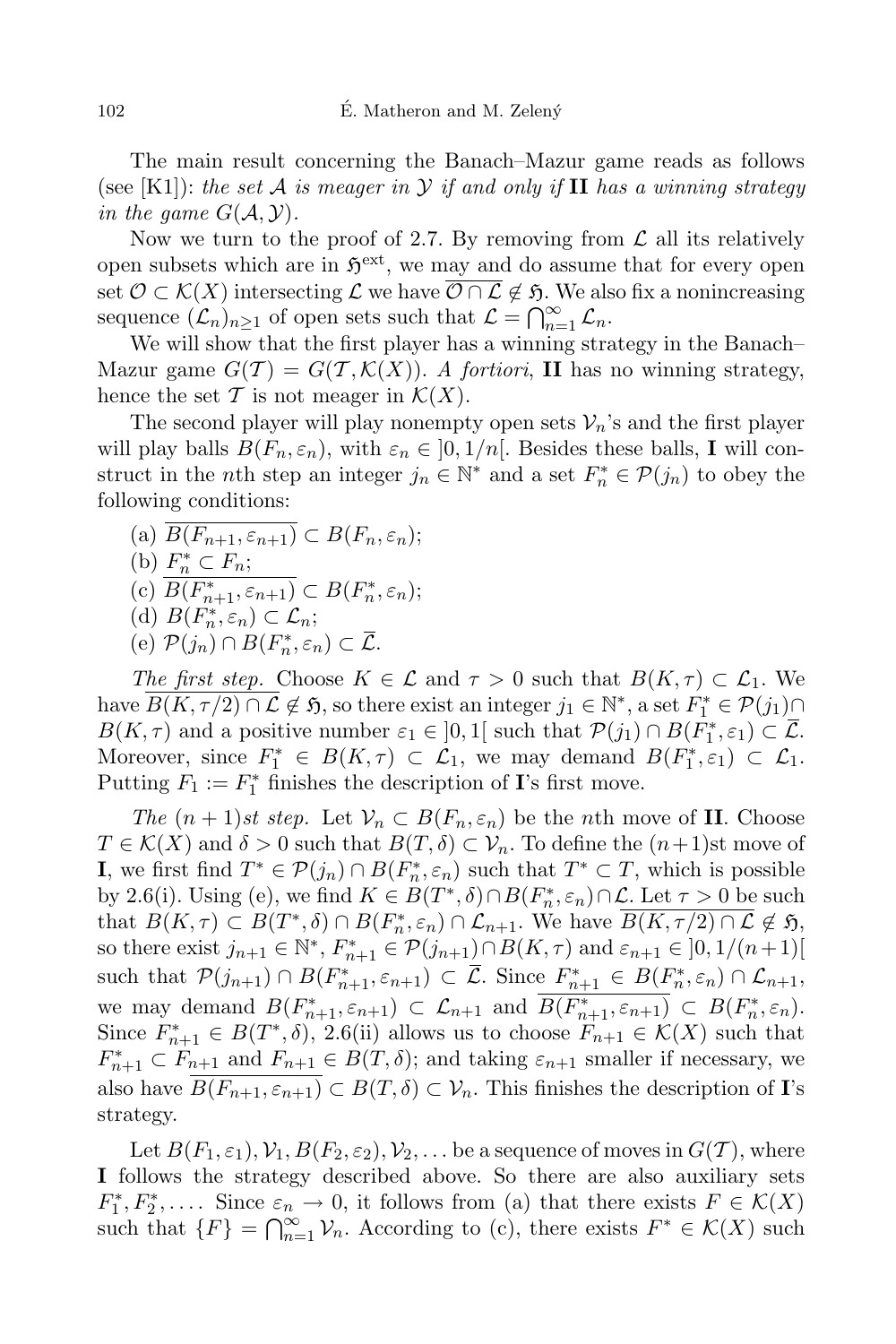that  ${F^*}$  =  $\bigcap_{n=1}^{\infty} B(F_n^*, \varepsilon_n)$ . Property (b) gives  $F^* \subset F$ , and properties (c) and (d) imply  $F^* \in \bigcap_{n=1}^{\infty} \mathcal{L}_n = \mathcal{L}$ . Thus we have  $F \in \mathcal{T}$  and **I** has won.

The last ingredient needed in the proof of Theorem 2.2 is the following very useful covering theorem due to Solecki ([S]).

THEOREM 2.8. Let  $Y$  be a Polish space, and let  $\Omega$  be a family of closed *subsets of*  $\mathcal{Y}$ *. If*  $\mathcal{B} \subset \mathcal{Y}$  *is a*  $\Sigma_1^1$  *set which is not in*  $\mathcal{Q}^{\text{ext}}$ *, then*  $\mathcal{B}$  *contains a*  $G_{\delta}$  *set which is not in*  $\mathfrak{Q}^{\text{ext}}$  *either.* 

We can now give the

*Proof of Theorem 2.2.* Let  $\mathcal{I} \subset \mathcal{K}(X)$  be  $\Pi^1_1$ , comeager, and hereditary. By 2.5, it is enough to show that  $\mathcal{K}(X) \setminus \mathcal{I} \in \mathfrak{H}^{\text{ext}}$ . So, towards a contradiction, assume that  $\mathcal{K}(X) \setminus \mathcal{I} \notin \mathfrak{H}^{\text{ext}}$ . The set  $\mathcal{K}(X) \setminus \mathcal{I}$  is  $\Sigma_1^1$ , hence according to Solecki's theorem, there is a  $G_{\delta}$  set  $\mathcal{L} \subset \mathcal{K}(X) \setminus \mathcal{I}$  such that  $\mathcal{L} \notin \mathfrak{H}^{\text{ext}}$ . Define

$$
\mathcal{T} = \{ K \in \mathcal{K}(X); \, \exists K^* \in \mathcal{L} : K^* \subset K \}.
$$

Since *I* is hereditary, we have  $T \cap T = \emptyset$ . Using Lemma 2.7 we infer that  $T$ is not meager, a contradiction with comeagerness of *I*.

REMARK. If, in addition to being comeager, the family  $\mathcal I$  is also a  $\sigma$ ideal, one may wonder if it must contain a dense  $G_{\delta}$  ( $\sigma$ -)ideal. By a result of Kechris ( $[K2]$ ), this is in fact not true; the family of  $U_0$ -sets provides a counterexample.

As we said above, it seems likely that a positive answer to Problem 2.1 cannot be given in ZFC. On the other hand, the following result shows that a positive answer is nevertheless plausible.

THEOREM 2.9. *Assume that*  $\omega_1^{L[x]} < \omega_1$  *for all*  $x \in \omega^\omega$ . Then every *comeager hereditary subset of*  $K(X)$  *is big.* 

*Proof.* As explained at the beginning of this section, it is enough to consider the case of a  $\Sigma^1$  comeager hereditary set  $\mathcal{I} \subset \mathcal{K}(X)$ , and as before, it is enough to show that  $\mathcal{K}(X) \setminus \mathcal{I} \in \mathfrak{H}^{\text{ext}}$ . Now, it was proved by Solecki  $([S, Corollary 2])$  that, under the hypothesis " $\omega_1^{L[x]} < \omega_1$  for all  $x \in \omega^{\omega}$ ", his covering Theorem 2.8 is valid for all  $\Sigma_2^1$  sets (and not just for  $\Sigma_1^1$  sets), provided the family  $\mathfrak{Q}$  is  $\Sigma_2^1$  in the hyperspace  $\mathcal{F}(\mathcal{K}(X))$  of all closed subsets of  $\mathcal{K}(X)$ ; here,  $\mathcal{F}(\mathcal{K}(X))$  is equipped with the Effros Borel structure (see [K1]) for the definition). In the present situation,  $\mathcal{K}(X) \setminus \mathcal{I}$  is  $\Pi_1^1$  in  $\mathcal{K}(X)$ , and  $\mathfrak{H}$ is Borel in  $\mathcal{F}(\mathcal{K}(X))$ . Thus, Solecki's theorem applies, and one can conclude the proof as above.  $\blacksquare$ 

To conclude this section, we prove the following simple consequence of Theorem 2.2, which will be needed later.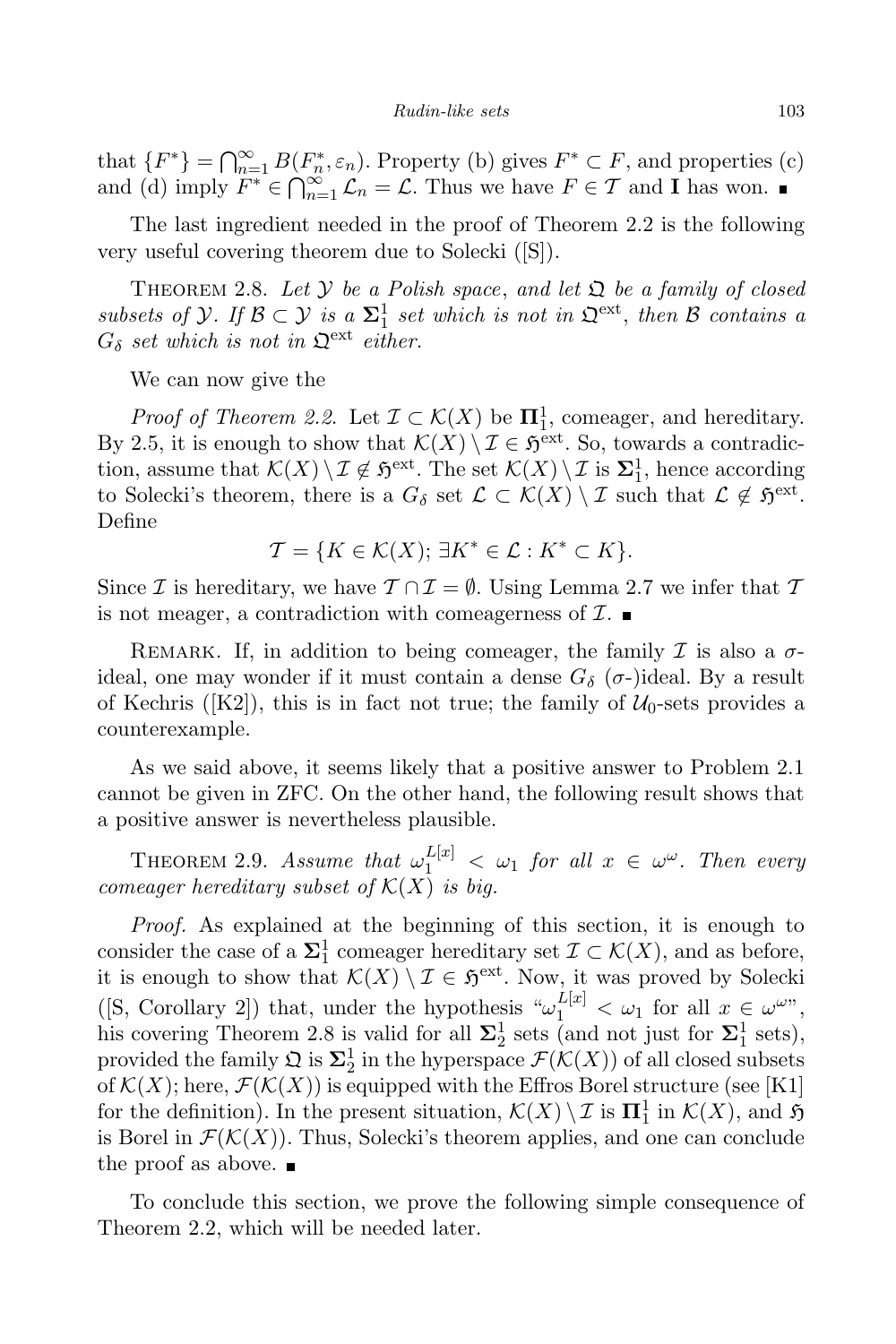COROLLARY 2.10. *If*  $\mathcal{I} \subset \mathcal{K}(X)$  *is*  $\Pi_1^1$ *, nonmeager, and hereditary, then*  $\mathcal I$  *contains*  $a G_\delta$  *hereditary set*  $\mathcal G$  *which is dense in*  $\mathcal K(U)$ *, for some nonempty open set*  $U \subset X$ *.* 

This follows at once from 2.2 and the next lemma.

LEMMA 2.11. If  $I$  *is a nonmeager hereditary subset of*  $K(X)$  *with the property of Baire*, *then*  $I$  *is comeager in*  $K(U)$ *, for some nonempty open set*  $U$  ⊂  $X$ *.* 

*Proof.* Since  $I$  is nonmeager and has the property of Baire, it is comeager in some nonempty open set  $\mathcal{U} \subset \mathcal{K}(X)$  of the form  $\{K \in \mathcal{K}(X); K \subset U,$  $K \cap U_i \neq \emptyset$  for  $i = 1, ..., n$ , where U is an open subset of X and  $U_1, ..., U_n$ are open subsets of *U*. We show that  $\mathcal I$  is comeager in  $\mathcal K(U)$ . Let

 $\mathcal{F} = \mathcal{U} \setminus \mathcal{I}$  and  $\widetilde{\mathcal{F}} = \{K \in \mathcal{K}(X): \forall L \in \mathcal{U} : K \cup L \in \mathcal{F}\}.$ 

Since *I* is hereditary,  $\mathcal{K}(U) \setminus I$  is contained in  $\widetilde{\mathcal{F}}$ . Now, since *F* is meager and the map  $(K, L) \mapsto K \cup L$  is continuous and *open* on the product space  $\mathcal{K}(X) \times \mathcal{K}(X)$ , the set  $\{(K, L) \in \mathcal{K}(X) \times \mathcal{K}(X); K \cup L \in \mathcal{F}\}\$ is meager in  $K(X) \times K(X)$ . By the Kuratowski–Ulam Theorem, it follows that  $\widetilde{\mathcal{F}}$  is meager in  $\mathcal{K}(X)$ , and the proof is complete.

**3. Nicely presented**  $\Pi_3^0$  **sets.** Let  $B_l \infty$  be the unit ball of the complex Banach space  $l^{\infty}(\mathbb{N}) = l^{1}(\mathbb{N})^{*}$ , and denote by  $w^{*}$  the  $w^{*}$ -topology on  $B_{l^{\infty}}$ . Alternatively,  $B_{l^{\infty}}$  is the infinite product  $\overline{\mathbb{D}}^{\mathbb{N}}$ , where  $\overline{\mathbb{D}}$  is the closed unit disk in C, and *w ∗* is simply the product topology. It is easy to check that the unit ball of  $c_0$  is  $\mathbf{\Pi}^0_3$  in  $(B_{l^{\infty}}, w^*)$ . Moreover, by a classical result of Hahn (see [K1, 23.F] or  $[K\ddot{o}]$ , it is also  $\Pi_3^0$ -*complete*. Actually, Hahn proved the following stronger result: if *B* is any  $\Pi_3^0$  set in a metrizable topological space *X*, then there exists a continuous map  $\Phi: X \to (B_{l^{\infty}}, w^*)$  such that  $\Phi^{-1}(c_0) = B$ . Such a map *Φ* is called a continuous *reduction*.

For example, the family **R** of Rajchman probability measures on  $\mathbb{T}$  is reduced to  $c_0$  by the Fourier transform  $\mathcal{F}: \mathbf{P}(\mathbb{T}) \to B_{l^{\infty}}$ . Now, in that particular case, the reduction  $\mathcal F$  has an additional property, which is in fact not innocent: it is also  $(\Vert \cdot \Vert, \Vert \cdot \Vert)$ -Lipschitz.

If *X* is a Polish space, we shall say (with the example of **R** in mind) that a set  $\mathbf{B} \subset \mathbf{P}(X)$  is **nicely**  $\mathbf{\Pi}^0_3$  if it can be reduced to  $c_0$  by a map  $\Phi$  :  $\mathbf{P}(X) \to B_{l^{\infty}}$  which is both (Prokhorov,  $w^*$ )-continuous and ( $\| \cdot \|, \|$ )-Lipschitz. Such a set **B** has to be both  $\Pi_3^0$  in the Prokhorov topology and *k k*-closed. The converse may seem to be plausible in view of Hahn's result, but it is in fact not true; see Examples 3 and 4 below.

EXAMPLE 1. If  $X = G$  is a second-countable, nondiscrete, locally com*pact abelian group*, *then the family* **R** *of Rajchman probability measures on*  $\mathbf{G}$  *is nicely*  $\mathbf{\Pi}^0_3$ .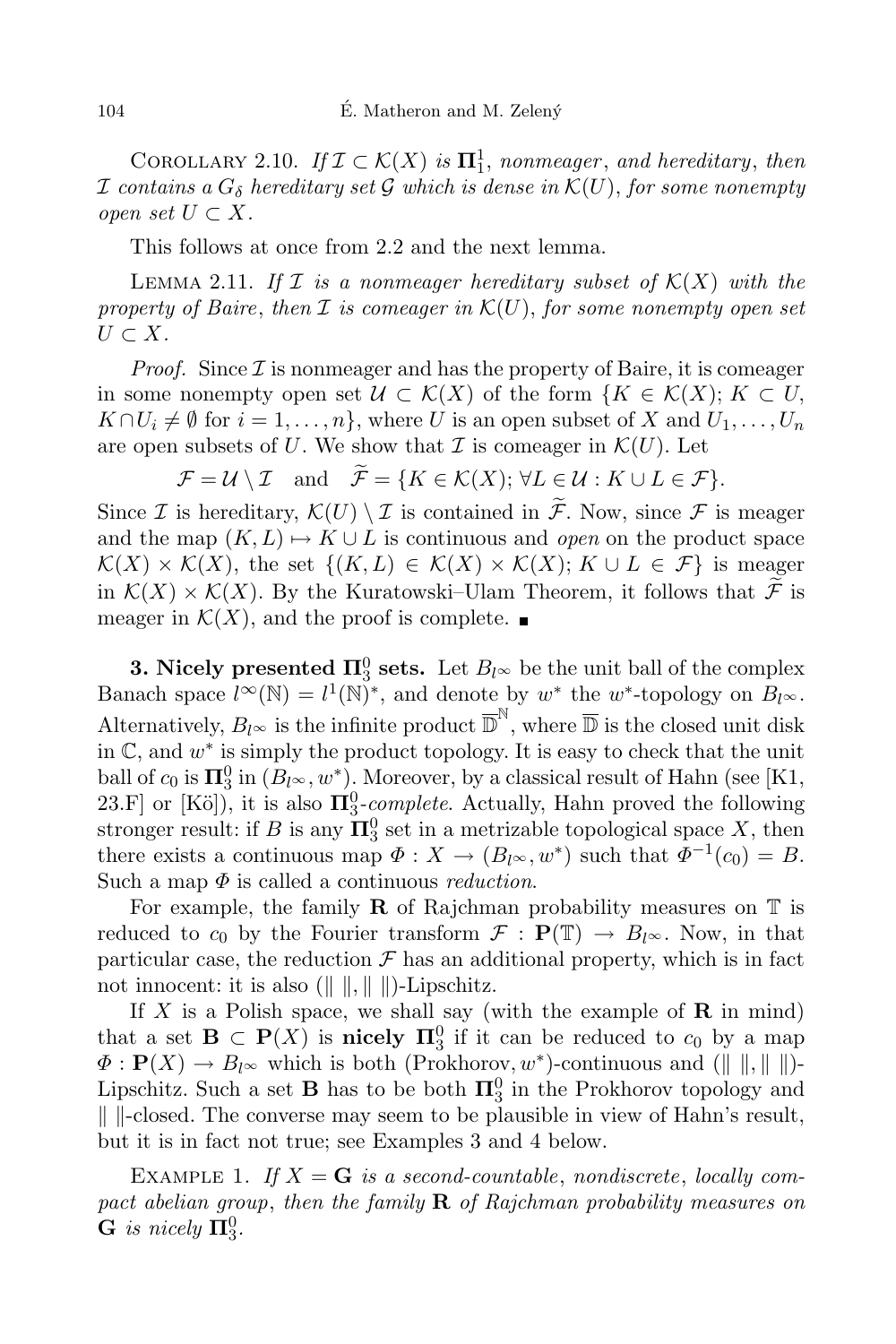*Proof.* Let **Γ** be the dual group of **G**, and let  $(W_n)$  be an increasing sequence of open subsets of **Γ** with compact closures such that  $\mathbf{\Gamma} = \bigcup_n W_n$ . Then a measure  $\mu$  on **G** is a Rajchman measure if and only if  $\Phi_n(\mu)$  $\sup\{|\hat{\mu}(\gamma)|; \gamma \in \overline{W}_{n+1} \setminus W_n\}$  tends to 0 as *n* tends to infinity, so  $\Phi = (\Phi_n)$ shows that **R** is nicely  $\Pi_3^0$ .

Example 2. *If X is a compact metric space*, *then the family* **C** *of all continuous Borel probability measures on X is nicely*  $\Pi_3^0$ *. Moreover*, **C** *is*  $also \mathbf{\Pi}^0_2.$ 

*Proof.* Let us fix some countable basis for the topology of *X*, and some compatible metric on *X*. Let  $(U_n, V_n)_{n \in \mathbb{N}}$  be an enumeration of all pairs of basic open sets  $(U, V)$  such that  $\overline{U} \subset V$ , chosen in such a way that the diameter of  $V_n$  tends to 0 as *n* tends to infinity, and each pair  $(U, V)$  with  $V$ reduced to a single point is repeated infinitely many times. For each  $n \in \mathbb{N}$ , let  $f_n$  be a continuous function on X with support contained in  $V_n$ , such that  $0 \le f_n \le 1$  and  $f_n \equiv 1$  on  $\overline{U}_n$ . Then a measure  $\mu \in \mathbf{P}(X)$  is continuous if and only if  $\Phi_n(\mu) = \int f_n d\mu$  tends to 0 as *n* tends to infinity, so  $\Phi = (\Phi_n)$ shows that **C** is nicely  $\Pi_3^0$ . That **C** is also  $\Pi_2^0$  can be seen as follows. For each  $n \in \mathbb{N}$ , let  $\mathfrak{F}_n$  be a finite covering of X by open sets of diameters less than  $2^{-n}$ . Then a measure  $\mu \in \mathbf{P}(X)$  is continuous if and only if

*∀k*  $\in \mathbb{N}$   $\exists n \in \mathbb{N}$   $\forall V \in \mathfrak{F}_n : \mu(\overline{V}) < 2^{-k},$ 

which concludes the proof because the conditions  $\mu(\overline{V}) < 2^{-k}$  are open.

EXAMPLE 3. Let *X* be a Polish space, let *A* be any  $\Pi_3^0$  subset of *X*, and *let* **B** = **P**(*A*), *the family of all Borel probability measures on X concentrated on A*:

$$
\mathbf{P}(A) = \{ \mu \in \mathbf{P}(X); \, \mu(X \setminus A) = 0 \}.
$$

*Then* **B** *is both*  $\| \cdot \|$ -closed *and*  $\Pi_3^0$ . However, if *A is* dense *in X and has the form*  $A = \bigcup_n K_n$ , *where*  $(K_n)$  *is a sequence of pairwise disjoint* (*closed*) *nowhere dense perfect sets, then*  $P(A)$  *is not nicely*  $\Pi_3^0$ *.* 

*Proof.* Write  $A = \bigcap_n \bigcup_p F_{np}$ , where the  $F_{np}$ 's are closed subsets of *X*, all sequences  $(F_{np}), n \in \mathbb{N}$ , are nondecreasing with respect to *p*, and  $(\bigcup_p F_{np})$ is a nonincreasing sequence. Then a measure  $\mu \in \mathbf{P}(X)$  is not concentrated on *A* if and only if

$$
\exists k \in \mathbb{N} \; \exists n \in \mathbb{N} \; \forall p \in \mathbb{N} : \; \mu(F_{np}) < 1 - 2^{-k}.
$$

For each closed set  $F \subset X$  and  $\varepsilon > 0$ , the condition " $\mu(F) < \varepsilon$ " is open, so  $P(X) \setminus P(A)$  is  $\Sigma_3^0$ . The second part will follow from Theorem 4.1.

EXAMPLE 4. Let *X* be a Polish space, and let  $\lambda \in \mathbf{P}(X)$ . Then  $\mathbf{B}_{\lambda} =$  $L^1(\lambda) \cap \mathbf{P}(X)$  *is*  $\| \cdot \text{closed and } \mathbf{\Pi}^0_3$ *. However*, *if*  $\lambda$  *is a continuous measure*, *then*  $\mathbf{B}_{\lambda}$  *is not nicely*  $\mathbf{\Pi}_{3}^{0}$ *.*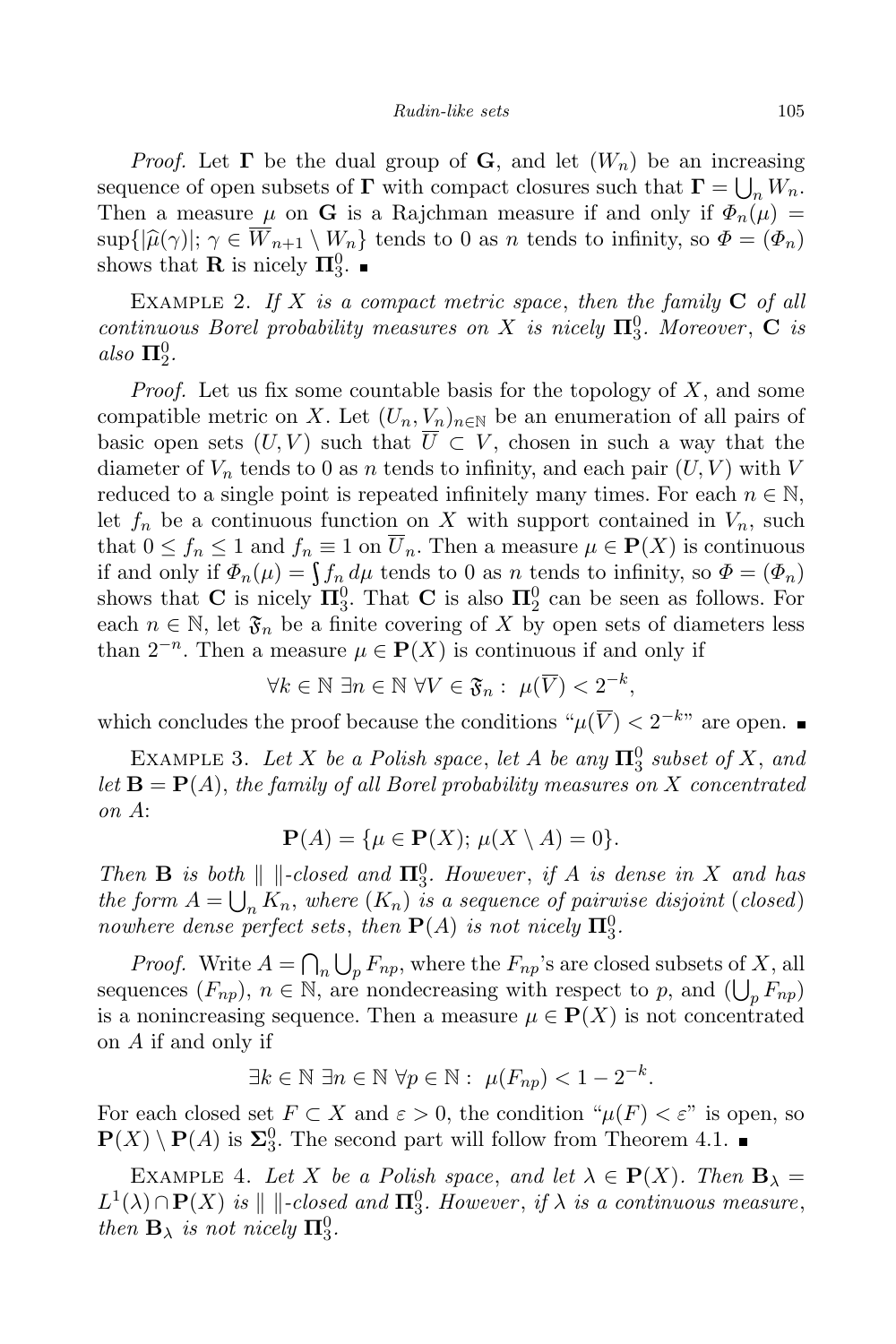*Proof.* It is clear that  $\mathbf{B}_{\lambda}$  is  $\|\cdot\|$ -closed, and it is also  $\|\cdot\|$ -separable. Let *D* be a countable  $\| \$ -dense set in  $\mathbf{B}_{\lambda}$ ; then a probability measure  $\mu$  is in  $\mathbf{B}_{\lambda}$ if and only if

$$
\forall n \in \mathbb{N} \; \exists \nu \in D: \; \|\mu - \nu\| \leq 2^{-n}.
$$

Since the norm is lower semicontinuous on  $\mathbf{M}(X)$ , this shows that  $\mathbf{B}_{\lambda}$  is  $\mathbf{\Pi}_{3}^{0}$ . It will follow from Theorem 4.1 that  $\mathbf{B}_{\lambda}$  is not nicely  $\mathbf{\Pi}_{3}^{0}$  if  $\lambda$  is a continuous measure. **■** 

REMARK. In all the examples given above, the family **B** is more than just hereditary and  $\| \cdot \|$ -closed: it is also convex; in other words, the positive cone generated by **B** is a *band* of positive measures. For a detailed study of bands of measures and their polar  $\sigma$ -ideals, we refer to [D]. In particular, it is shown in  $[D]$  that any strongly convex Borel band has a " $c_0$ -like" representation where the map  $\Phi$  is moreover linear, and  $c_0$  is replaced by  $c_{\mathcal{F}} = \{(x_n) \in l^{\infty};$  $\lim_{\mathcal{F}} x_n = 0$ , for some Borel filter *F* on the integers. More general results on the complexity of families of the form  $P(A)$  can also be found in [D].

**4. Finding big sets in large families of small sets.** We now state and prove the abstract result mentioned in the introduction. Below, if **B** is a family of positive measures on *X*, a set  $A \subset X$  is called an  $\mathcal{I}_B$ -set if  $\mu(A) = 0$  for all measures  $\mu \in \mathbf{B}$ , and an  $\mathcal{M}_{\mathbf{B}}$ -set otherwise.

Theorem 4.1. *Let X be a Polish space*, *and let* **B** *be a hereditary subset of*  $P(X)$ *. Assume that* **B** *is nicely*  $\Pi_3^0$  *and that X is the support of some continuous measure in* **B**. Let also *I be a nonmeager hereditary*  $\Pi_1^1$  *subset of*  $K(X)$ *. Then there exists a compact set*  $K \in M_B$  *such that every finite subset of K belongs to I.*

Since **B** is nicely  $\Pi_3^0$ , we can choose once and for all a map

$$
\Phi = (\Phi_n) : \mathbf{P}(X) \to B_{l^{\infty}},
$$

both  $(\| \| \| \|)$ -Lipschitz and (Prokhorov,  $w^*$ )-continuous, such that  $\mathbf{B} =$  $\Phi$ <sup>−1</sup>(*c*<sub>0</sub>). We also fix some Polish compatible metric *d* on **P**(*X*), and some (unspecified) compatible metric on *X*.

The proof of Theorem 4.1 is inspired by Körner's direct construction of Rudin sets (see [LP]). We shall need two lemmas.

Lemma 4.2. *Let F be a closed subset of X*, *let ν be a finite Borel positive measure on F*, *and let* **U** *be a neighborhood of ν in* **M**(*X*)*. Then one can find*  $W_1, \ldots, W_m$ , *relatively open subsets of*  $F$  *with pairwise disjoint closures*, *such that the following property holds: whenever a positive measure*  $\tilde{\nu} \in$  $\mathbf{M}(F)$  satisfies  $\|\tilde{\nu}\| \leq \|\nu\|$  and  $\tilde{\nu}(W_j) = \nu(W_j)$  for  $j = 1, ..., m$  then  $\tilde{\nu} \in \mathbf{U}$ .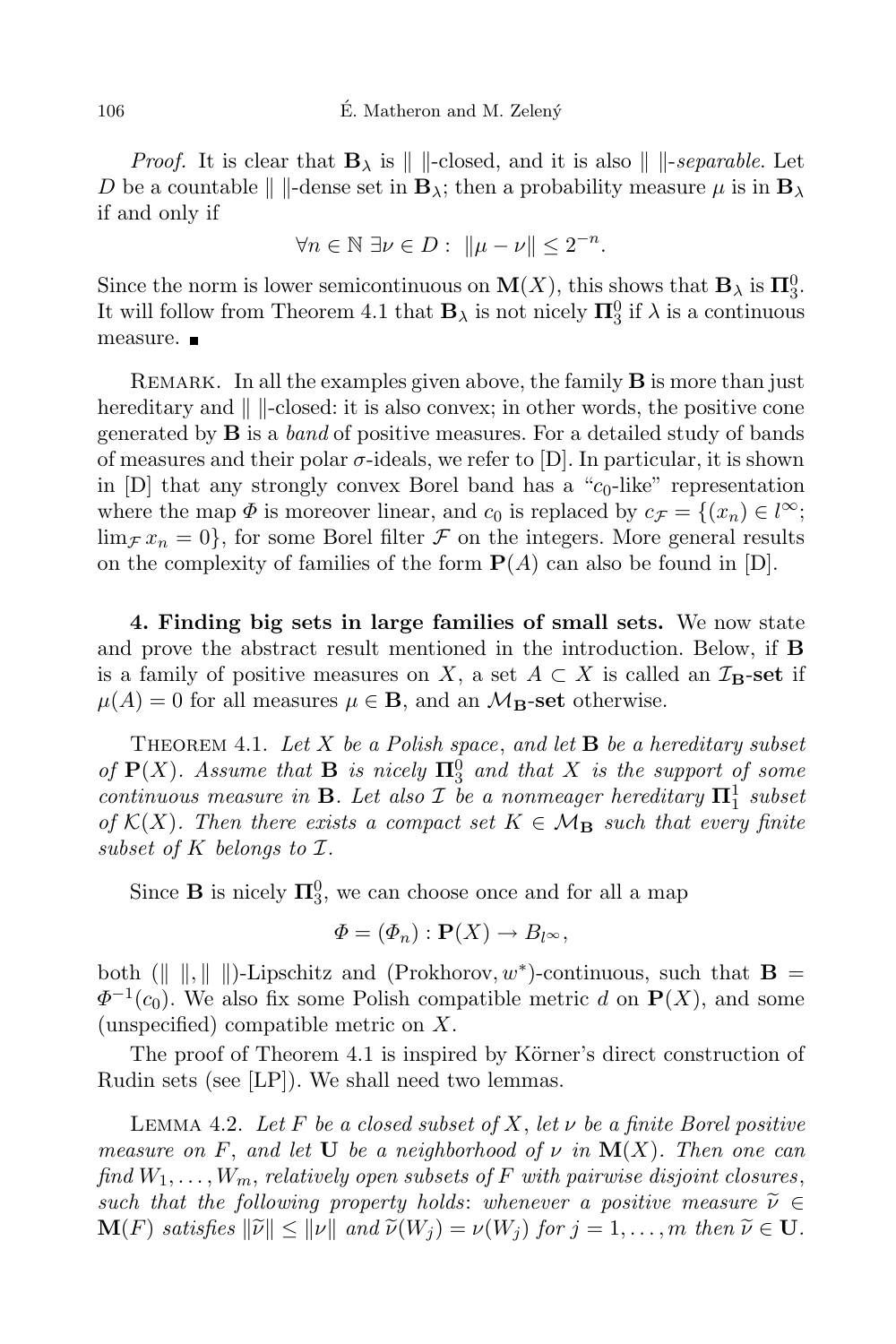*Proof.* We assume  $\nu \neq 0$ , otherwise there is nothing to prove. We may also assume that **U** has the form

$$
\mathbf{U} = \{ \widetilde{\nu}; \, |\langle \widetilde{\nu} - \nu, f_i \rangle| < \varepsilon \text{ for all } i \in I \},
$$

for some positive number  $\varepsilon$  and some finite family  $(f_i)_{i \in I}$  in the unit ball of  $\mathcal{C}_{\rm b}(F)$ . Let  $K \subset F$  be a zero-dimensional compact set such that  $\nu(K)$  $\|\nu\| - \varepsilon/4$ . Then one can find relatively open sets  $W_1, \ldots, W_m \subset F$  with pairwise disjoint closures such that  $K \subset W_1 \cup \cdots \cup W_m$  and, for each  $j \in$  $\{1, \ldots, m\}$ , the oscillation of all functions  $f_i$  on  $W_j$  is less than  $\varepsilon/4||\nu||$ . Let  $\widetilde{\nu}$  be any positive measure on *F* such that  $\|\widetilde{\nu}\| \leq \|\nu\|$  and  $\widetilde{\nu}(W_i) = \nu(W_i)$ for  $j = 1, ..., m$ . Putting  $W = \bigcup_{j=1}^{m} W_j$ , we have  $\nu(F \setminus W), \tilde{\nu}(F \setminus W) < \varepsilon/4$ , hence  $|\int_{F\backslash W} f_i d\tilde{\nu} - \int_{F\backslash W} f_i d\nu| < \varepsilon/2$  for all  $i \in I$ . Moreover, if  $i \in I$  then, taking any point  $x_j \in W_j$ , one gets

$$
\left| \int\limits_{W_j} f_i \, d\widetilde{\nu} - \int\limits_{W_j} f_i \, d\nu \right| \leq \int\limits_{W_j} |f_i - f_i(x_j)| \, d\widetilde{\nu} + \int\limits_{W_j} |f_i - f_i(x_j)| \, d\nu \leq \frac{\varepsilon}{2||\nu||} \nu(W_j)
$$

for all *j*; summing up, it follows that  $|\int_W f_i d\tilde{\nu} - \int_W f_i d\nu| \leq \varepsilon/2$ . Thus, we obtain  $|\tilde{\omega}| \leq \varepsilon$  for all  $i \in I$  and the proof is complete obtain  $|\langle \tilde{\nu} - \nu, f_i \rangle| < \varepsilon$  for all  $i \in I$ , and the proof is complete.

If  $E, F$  are two closed subsets of *X*, we shall write  $F \prec E$  if *F* has the form  $V_1 \cup \cdots \cup V_l$ , where the  $V_j$ 's are nonempty relatively open subsets of *E* with pairwise disjoint closures.

LEMMA 4.3. Let  $\mu$  be a continuous measure in **B**, and let  $\mathcal{U}$  be a dense *hereditary open subset of*  $\mathcal{K}(\text{supp}(\mu))$ *. Finally, let*  $U_1, \ldots, U_p$  *be open subsets of X at positive distance from each other. Then, for each*  $\varepsilon > 0$ *, there exists a probability measure*  $\widetilde{\mu} \in \mathbf{B}$  *with the following properties:* 

- $(1)$   $\|\Phi(\widetilde{\mu}) \Phi(\mu)\|_{\infty} < \varepsilon;$
- $(2)$   $d(\widetilde{\mu}, \mu) < \varepsilon$ ;
- $(3)$  supp $(\tilde{\mu}) \prec supp(\mu);$
- (4) if  $(x_1, \ldots, x_p) \in U_1 \times \cdots \times U_p$  and  $x_i \in \text{supp}(\widetilde{\mu})$  for all i, then  ${x_1, \ldots, x_n} \in \mathcal{U}$ .

*Proof.* Let  $\alpha \in [0,1]$  to be chosen later. Since  $\mu$  is continuous, one can find  $V_1, \ldots, V_N$ , nonempty relatively open subsets of supp $(\mu)$  with pairwise disjoint closures, such that  $\mu(\overline{V}_j) < \alpha$  for all *j* and  $\mu(X \setminus \bigcup_i V_i) < \alpha$ . We may also assume that no  $V_j$  intersects more than one  $U_i$ , since the  $V_j$ 's may be chosen to have arbitrarily small diameters and the  $U_i$ 's are at positive distance from each other. Let *J* be the set of all 1-1 sequences  $\mathbf{j} = (j_1, \ldots, j_p)$ of length *p*, with terms in  $\{1, \ldots, N\}$ . We enumerate  $\mathcal{J}$  as  $\{j^1, \ldots, j^M\}$ . For  $\mathbf{j} = (j_1, \ldots, j_p) \in \mathcal{J}$ , we put  $V_{\mathbf{j}} = (V_{j_1} \cap U_1) \cup \cdots \cup (V_{j_p} \cap U_p)$ .

We construct by induction probability measures  $\widetilde{\mu}^0, \widetilde{\mu}^1, \ldots, \widetilde{\mu}^M$  in **B** and integers  $n_0 < n_1 < \cdots < n_M$  with the following properties, whenever they make sense: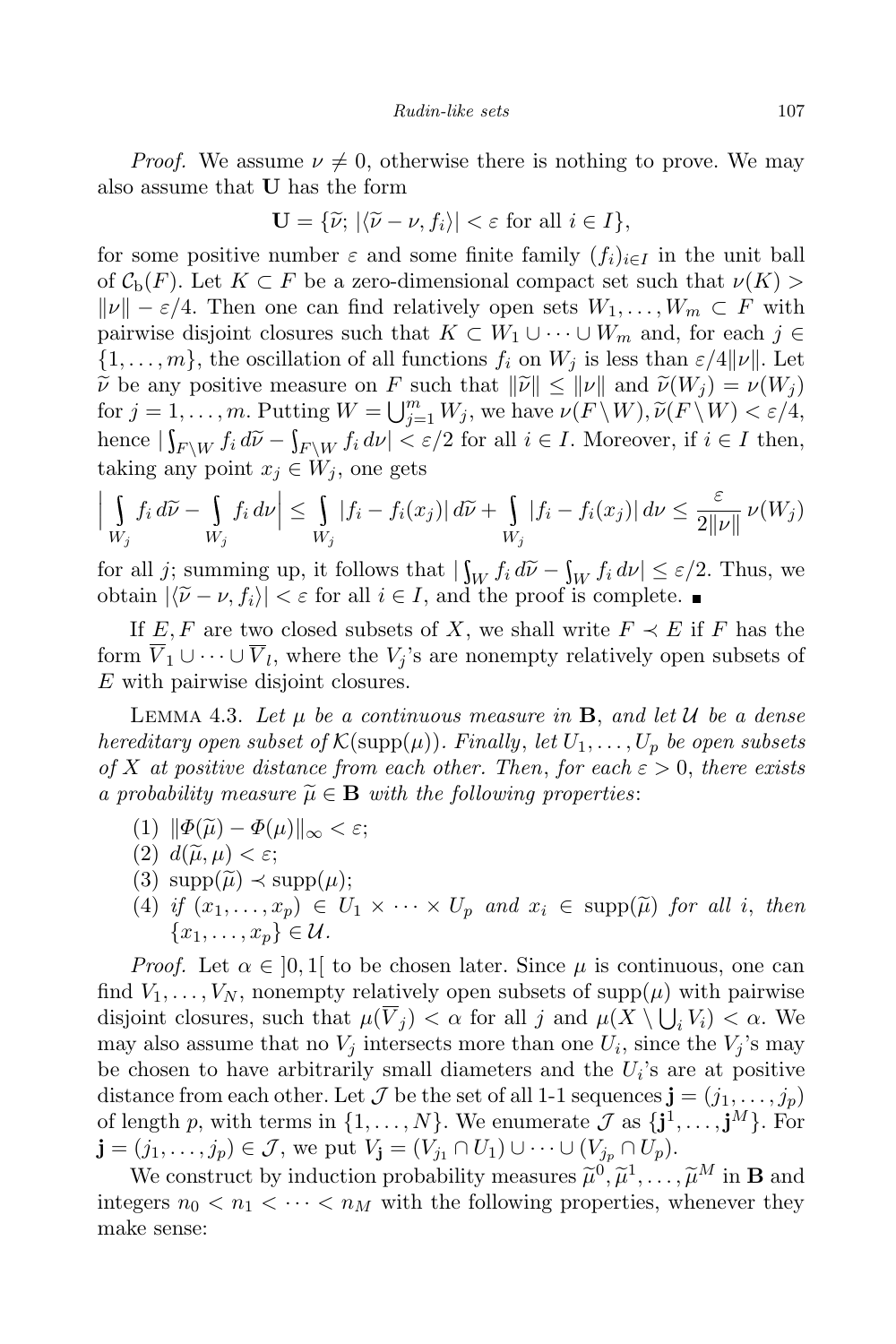$\left( \begin{array}{c} \text{(o) } \supp(\widetilde{\mu}^0) \subset \bigcup_j V_j \text{ and } ||\widetilde{\mu}^0 - \mu|| < 2\alpha; \end{array} \right)$ (i)  $|\Phi_n(\tilde{\mu}^k) - \Phi_n(\tilde{\mu}^{k-1})| < 2^{-k}\alpha$  if  $n < n_{k-1}$ ;<br>  $\therefore \quad \lim_{k \to \infty} \mathcal{L}(\tilde{\mu}^k) - \Phi_n(\tilde{\mu}^{k-1})| < 2^{-k}\alpha$  $\left(\begin{array}{c}\n\text{ii)} \ d(\widetilde{\mu}^k, \widetilde{\mu}^{k-1}) < 2^{-k}\varepsilon; \\
\text{iii)} \ \frac{n}{k} & \widetilde{\kappa}^{k-1} < 2n\end{array}\right.$  $\|\tilde{\mu}^k - \tilde{\mu}^{k-1}\| < 2p\alpha;$ <br>  $\lim_{k \to \infty} |\tilde{\mu}_k(\tilde{x}_k)| \leq \alpha$  if  $n > 1$  $|\Phi_n(\widetilde{\mu}^k)| < \alpha \text{ if } n \geq n_k;$ <br>  $\lim_{k \to \infty} |\widetilde{\mu}^k| < \lim_{k \to \infty} |\widetilde{\mu}^k|$  $(v) \sup_{x \in \mathbb{R}} (\widetilde{\mu}^k) \prec \sup_{x \in \mathbb{R}} (\widetilde{\mu}^{k-1});$ (vi) every compact subset of  $\text{supp}(\tilde{\mu}^k) \cap V_{\mathbf{j}^k}$  is in  $\mathcal{U}$ .

For every  $i \in \{1, \ldots, N\}$  we find a nonempty open set  $P_i$  such that  $\overline{P}_i \subset V_i$ and  $\mu(X \setminus \bigcup_i \overline{P}_i) < \alpha$ . Let

$$
\widetilde{\boldsymbol{\mu}}^0 = \frac{1}{\mu(\bigcup_j \overline{P}_j)} \, \mu_{|\bigcup_j \overline{P}_j}.
$$

Then, putting  $P = \bigcup_j \overline{P}_j$  and  $\beta = \mu(P)$ , one gets

$$
\|\tilde{\mu}^0 - \mu\| \le \| (1/\beta - 1)\mu_{|P} \| + \mu(X \setminus P) < (1 - \beta) + \alpha < 2\alpha,
$$

so condition (o) is satisfied. Moreover, since  $\tilde{\mu}^0 \in \mathbf{B}$ , we can choose an integer  $n_0$  such that  $|\Phi_n(\tilde{\mu}^0)| < \alpha$  if  $n \geq n_0$ .

Assume the construction has been carried out up to  $k-1$ . If  $H :=$ *V*<sub>j</sub><sub>k</sub> ∩ supp $(\widetilde{\mu}^{k-1})$  is empty, then we put  $\widetilde{\mu}^{k} = \widetilde{\mu}^{k-1}$  and  $n_k = 1 + n_{k-1}$ . If  $H \neq \emptyset$ , then let *v* be the restriction of  $\widetilde{\mu}^{k-1}$  to  $F := \overline{H}$ . Let also **U** be a neighborhood of  $\nu$ , to be specified later, and let  $W_1, \ldots, W_m$  be the relatively open subsets of *F* given by Lemma 4.2. Since  $F \prec \text{supp}(\mu)$  by induction hypothesis (v), the set  $\mathcal{U} \cap \mathcal{K}(F)$  is dense in  $\mathcal{K}(F)$ . Since  $\mathcal{U}$  is hereditary, it follows that one can find points  $x_1, \ldots, x_m$  such that  $x_i \in W_i$ for all *i* and all subsets of  $\{x_1, \ldots, x_m\}$  are in  $\mathcal{U}$ ; and since  $\mathcal{U}$  is open, one can therefore choose nonempty relatively open sets  $O_1, \ldots, O_m \subset F$  such that  $\overline{O}_i \subset W_i$  and every compact subset of  $\bigcup_i \overline{O}_i$  is in *U*. By Lemma 4.2, the measure

$$
\widetilde{\nu} = \sum_{i=1}^m \frac{\nu(W_i)}{\nu(\overline{O}_i)} \, \nu_{|\overline{O}_i}
$$

is in **U**. If we now choose **U** small enough, then the measure  $\tilde{\mu}^k = \tilde{\nu} + \tilde{\mu}_{|X|}^{k-1}$  $|X \backslash F$ satisfies (i) and (ii). It also satisfies  $(v)$  and  $(vi)$ , and  $(iii)$  as well because  $\|\nu\| < p\alpha$ . Moreover,  $\tilde{\mu}^k$  is in **B** because it is absolutely continuous with respect to  $\widetilde{\mu}^{k-1}$ , so one can choose  $n_k > n_{k-1}$  satisfying (iv).

Let now  $\tilde{\mu} = \tilde{\mu}^M$ ; we check that  $\tilde{\mu}$  has the required properties. By (v) and (ii), it is clear that  $\text{supp}(\tilde{\mu}) \prec \text{supp}(\mu)$  and  $d(\tilde{\mu}, \mu) < \varepsilon$ . Moreover, if  $(x_1, \ldots, x_p) \in \prod_{i=1}^p U_i$  and  $x_i \in \text{supp}(\tilde{\mu}), i = 1, \ldots, p$ , then there is some  $\text{supp}(\tilde{\mu}) = \prod_{i=1}^p U_i$ index  $k \in \{1, ..., M\}$  such that  $\{x_1, ..., x_p\} \subset V_{j^k}$ , because supp $(\widetilde{\mu}) \subset \bigcup_j V_j$ (by (o)) and no  $V_j$  intersects more than one  $U_i$ . Since  $\text{supp}(\widetilde{\mu}) \subset \text{supp}(\widetilde{\mu}^k)$ , it follows from (vi) that  $\{x_1, \ldots, x_p\} \in \mathcal{U}$ . Finally, let  $n \in \mathbb{N}$ , and let *k* be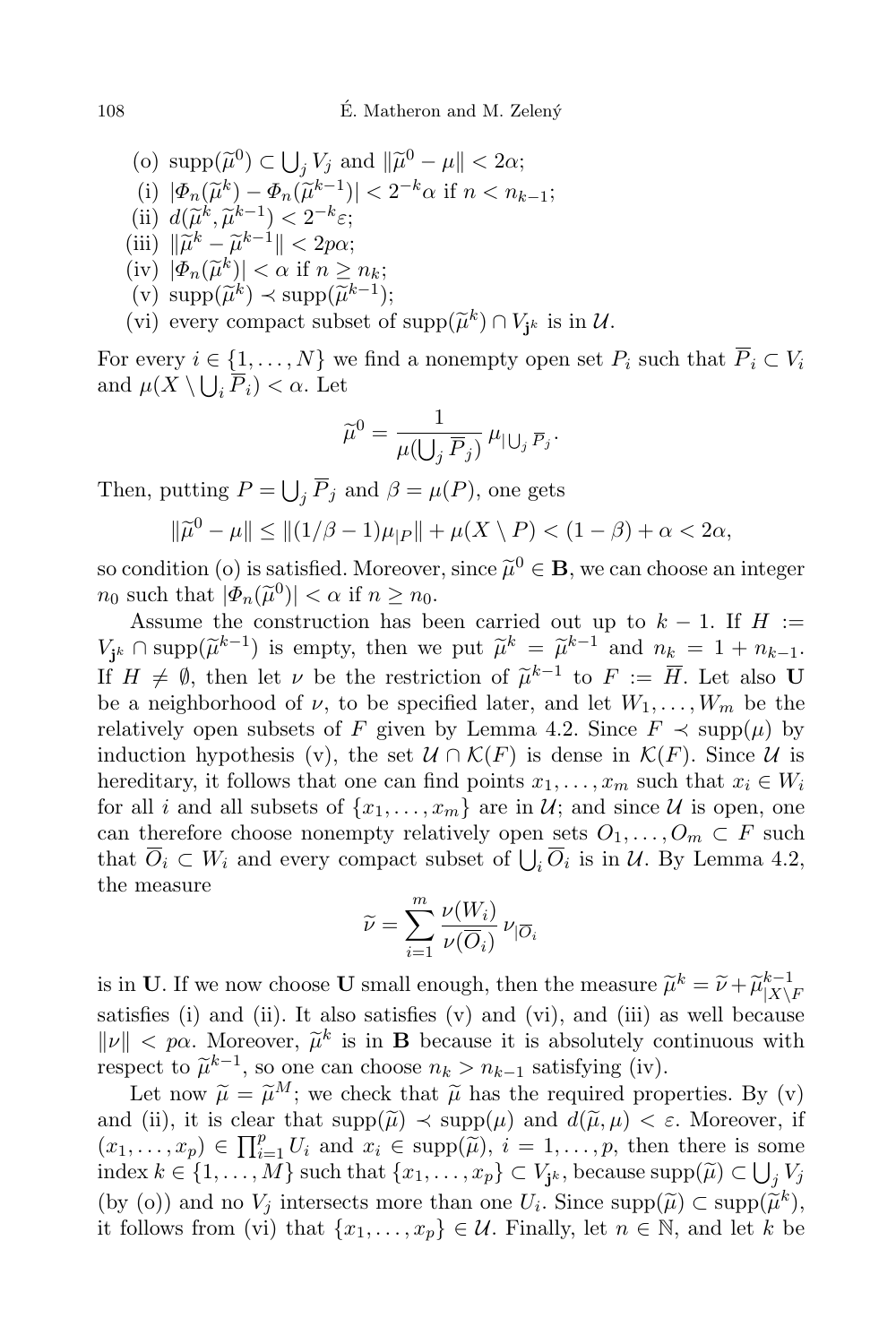### *Rudin-like sets* 109

the greatest integer in  $\{-1, 0, \ldots, M\}$  such that  $n_k \leq n$  (we put  $n_{-1} = 0$ ). If  $k \geq 0$ , then, denoting by *C* the Lipschitz constant of  $\Phi$ , we get

$$
|\Phi_n(\widetilde{\mu}) - \Phi_n(\mu)| \le C ||\widetilde{\mu}^0 - \mu|| + |\Phi_n(\widetilde{\mu}^k) - \Phi_n(\widetilde{\mu}^0)| + |\Phi_n(\widetilde{\mu}) - \Phi_n(\widetilde{\mu}^k)|
$$
  
\n
$$
\le 2C\alpha + 2\alpha + |\Phi_n(\widetilde{\mu}) - \Phi_n(\widetilde{\mu}^k)|
$$
  
\n
$$
\le 2\alpha(C + 1) + C ||\widetilde{\mu}^{k+1} - \widetilde{\mu}^k|| + \sum_{k' > k+1} |\Phi_n(\widetilde{\mu}^{k'}) - \Phi_n(\widetilde{\mu}^{k'-1})|
$$
  
\n
$$
\le 2\alpha(C + 1) + 2Cp\alpha + \alpha \sum_{k' > k+1} 2^{-k'}.
$$

If  $k = -1$ , then  $n < n_0$  and we simply get

$$
|\Phi_n(\widetilde{\mu}) - \Phi_n(\mu)| \le C ||\widetilde{\mu}^0 - \mu|| + |\Phi_n(\widetilde{\mu}) - \Phi_n(\widetilde{\mu}^0)|
$$
  

$$
\le 2C\alpha + \sum_{k=1}^M |\Phi_n(\widetilde{\mu}^k) - \Phi_n(\widetilde{\mu}^{k-1})| \le 2C\alpha + \alpha.
$$

It follows that  $\|\Phi(\tilde{\mu}) - \Phi(\mu)\|_{\infty} < \varepsilon$  if *α* is chosen small enough. ■

*Proof of Theorem 4.1.* By 2.10, the family *I* contains a  $G_{\delta}$  hereditary set *G* which is dense in  $K(U)$ , for some nonempty open set  $U \subset X$ ; and replacing *X* by *U*, we may in fact assume that *G* is dense in  $K(X)$ . Let  $(U^n)$  be a nonincreasing sequence of open hereditary subsets of  $\mathcal{K}(X)$  such that  $\mathcal{G} = \bigcap_n \mathcal{U}^n$ (see the proof of 2.5). Let us also fix some countable basis for the topology of *X*, and let  $(\mathbf{U}^n)$  be an enumeration of all finite sequences  $(U_1, \ldots, U_p)$  of basic open subsets of *E* whose closures are at positive distance from each other, where each sequence is repeated infinitely many times.

If *F* ⊂ *X* is any closed set such that  $F \prec X$ , then  $\mathcal{U}^n \cap \mathcal{K}(F)$  is dense in  $\mathcal{K}(F)$  for all  $n \in \mathbb{N}$ . By Lemma 4.3, one can therefore construct a sequence  $(\mu^n) \subset \mathbf{B}$  such that the following properties hold:

- $d(\mu^{n+1}, \mu^n) < 2^{-n};$
- $(2)$   $\|\Phi(\mu^{n+1}) \Phi(\mu^n)\|_{\infty} < 2^{-n};$
- (3)  $\text{supp}(\mu^{n+1}) \prec \text{supp}(\mu^n);$
- (4) write  $\mathbf{U}^n = (U_1, \ldots, U_p)$ ; if  $(x_1, \ldots, x_p) \in U_1 \times \cdots \times U_p$  and  $x_i \in$  $\text{supp}(\mu^n)$  for all  $i \in \{1, \ldots, p\}$ , then  $\{x_1, \ldots, x_p\} \in \mathcal{U}^n$ .

By (1), the sequence  $(\mu^n)$  has a limit  $\mu^\infty \in \mathbf{P}(X)$ . Since  $\Phi$  is  $w^*$ -continuous,  $\Phi(\mu^{\infty})$  is the *w*<sup>\*</sup>-limit of the sequence  $(\Phi(\mu^n))$ . By (2), it follows that  $\Phi(\mu^{\infty}) \in c_0$ , so  $\mu^{\infty} \in \mathbf{B}$ . Moreover, conditions (3) and (4) ensure that any finite subset of supp $(\mu^{\infty})$  is in *G*, hence in *I*. Thus any compact set *K* ⊂ supp $(\mu^{\infty})$  with positive  $\mu^{\infty}$ -measure satisfies the conclusion of the theorem. ■

REMARKS. (1) As we have already said, the examples given above are all *convex* families of measures. Yet, it may be worth pointing out that the preceding proof does not need any convexity assumption on the family **B**.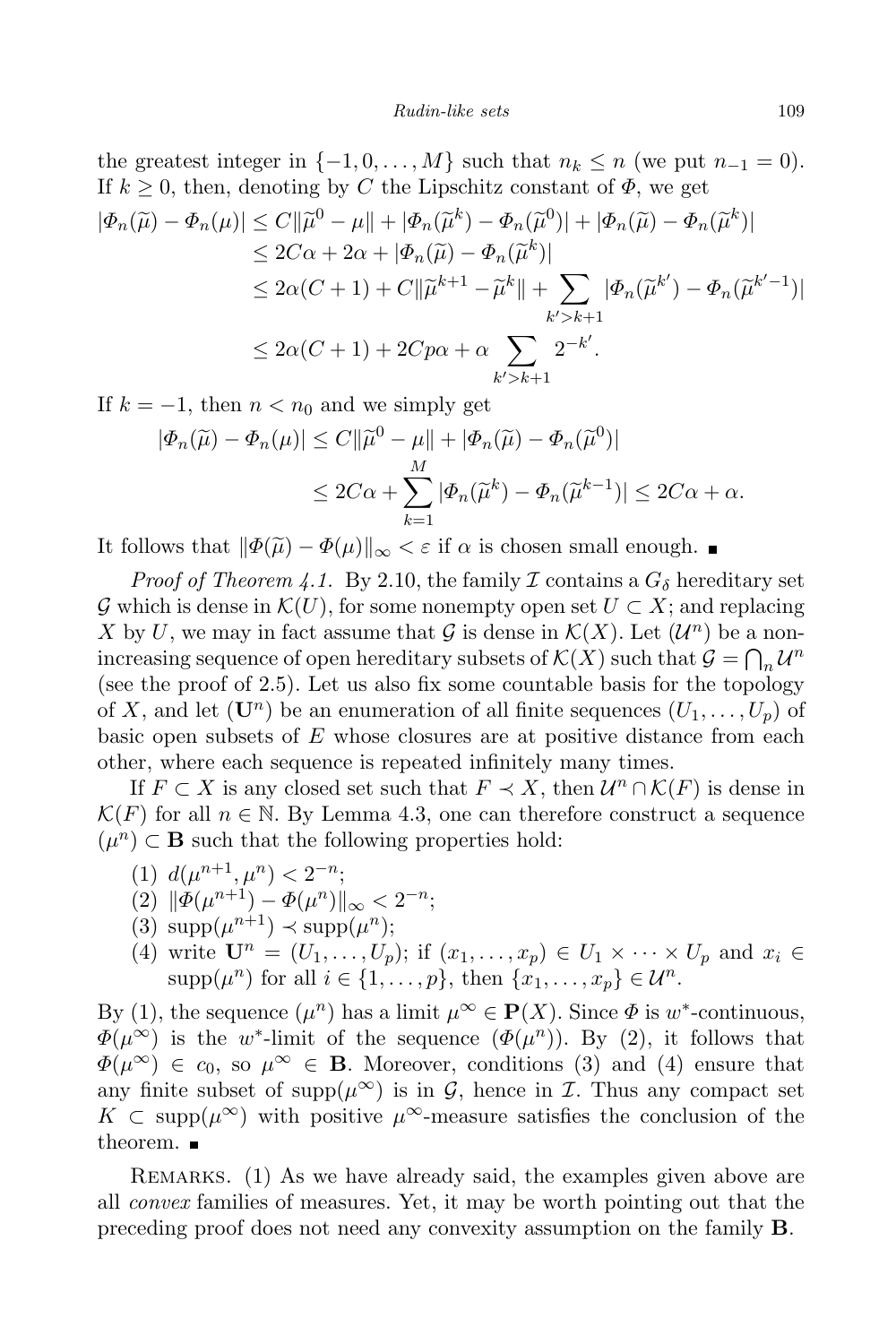(2) In general, one cannot hope to get a set  $K \in \mathcal{M}_{\mathbf{B}} \cap \mathcal{I}$ . For example, the family of compact  $U_0$ -sets is  $\Pi_1^1$  comeager in  $\mathcal{K}(\mathbb{T})$ , and surely does not contain any  $\mathcal{M}_0$ -set.

(3) The proof of Theorem 4.1 actually showed that, starting from any continuous measure  $\mu \in \mathbf{B}$  with support *X*, one can construct a measure  $\mu^{\infty} \in \mathbf{B}$  such that all finite subsets of supp $(\mu^{\infty})$  are in *I*, with  $\|\Phi(\mu^{\infty}) - \Phi(\mu^{\infty})\|$  $\Phi(\mu)$ <sub>||∞</sub> arbitrarily small. This remark will be used in the proof of Corollary 4.11 below.

(4) It is easily seen that Theorem 4.1 is still true, with exactly the same proof, if one extends the class of nicely presented  $\Pi_3^0$  sets by allowing the reduction  $\Phi : \mathbf{P}(X) \to B_{l^{\infty}}$  to be ( $\|\|\|\|\$ )-*uniformly continuous* rather than  $(\Vert \cdot \Vert, \Vert \cdot \Vert)$ -Lipschitz. On the other hand, the proof does not work any more if the map  $\Phi$  is only assumed to be  $(\Vert \cdot \Vert, \Vert \cdot \Vert)$ -continuous, and we do not know if Theorem 4.1 is still true in this more general setting.

We now list some consequences of Theorem 4.1.

Corollary 4.4. *If* **G** *is a nondiscrete*, *second countable LCA group*, *then any*  $M_0$ -set *in* **G** *contains a compact*  $M_0$ -set *K such that all finite subsets of*  $K$  *are Kronecker sets. In particular,*  $K$  *is an independent*  $M_0$ -set.

*Proof.* Recall that a compact set  $C \subset \mathbf{G}$  is called a **Kronecker** set if *C* is totally disconnected and every continuous function  $f: C \to \mathbb{T}_q$ can be uniformly approximated by characters of **G**, where  $q = q(G)$  is the topological order of **G**,  $\mathbb{T}_q = \mathbb{T}$  if  $q = \infty$  and  $\mathbb{T}_q = \{z \in \mathbb{T}; z^q = 1\}$  if  $q < \infty$ . It is well known that a finite set is Kronecker if and only if it is independent and all its elements have order  $q(G)$ . Moreover, the family of Kronecker subsets of **G** is hereditary and  $G_{\delta}$  in  $\mathcal{K}(\mathbf{G})$ , and it is not difficult to show that if  $E \subset G$  is the support of a Rajchman measure, then the Kronecker sets contained in *E* are dense in  $\mathcal{K}(E)$  (see [M1]). Since Rajchman measures are continuous and every  $\mathcal{M}_0$ -set contains such a set E, the result now follows directly from 4.1.  $\blacksquare$ 

Corollary 4.5. *If* **G** *is a nondiscrete*, *second countable LCA group*, *and if*  $E ⊂ G$  *is the support of a Rajchman measure, then every*  $U_0$  *subset of E with the property of Baire is meager in E.*

*Proof.* If  $A \subset E$  is nonmeager and has the property of Baire, it contains a  $G_{\delta}$  set *H* which is dense in some nonempty open subset of *E*. Then  $E = H$ is the support of a Rajchman measure, and  $\mathcal{I} = \mathcal{K}(H)$  is  $G_{\delta}$ , hereditary, and dense in  $K(E)$ . By Theorem 4.1, it follows that *H* is an  $\mathcal{M}_0$ -set, hence *A* is an  $\mathcal{M}_0$ -set as well.

The next corollary is a generalization of a well known Mycielski-type result (see [My]).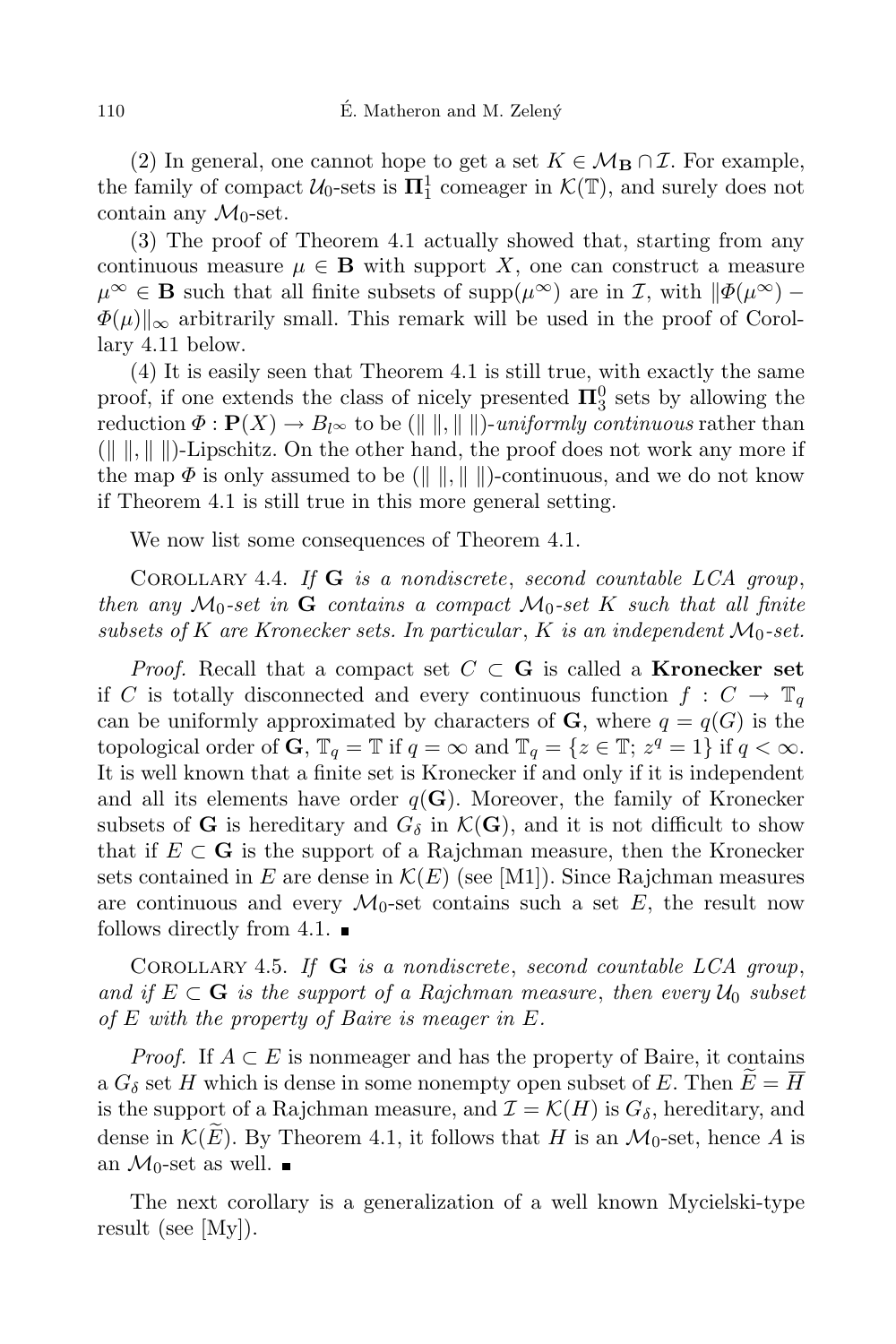Corollary 4.6. *Let* **G** *be a nondiscrete*, *second countable LCA group*, *and let*  $(R_n)$  *be a sequence of finitary relations on*  $\mathbf{G}$ ; *thus*  $R_n$  *is a subset*  $\int$  *of*  $\mathbf{G}^{k_n}$ , *for some positive integer*  $k_n$ *. Assume that for each n, the relation*  $R_n$ *is* meager in  $\mathbf{G}^{k_n}$ . Then there exists an  $\mathcal{M}_0$ -set  $K \subset \mathbf{G}$  with the following property: if  $n \in \mathbb{N}$  and  $x_1, \ldots, x_{k_n}$  are pairwise distinct points of K, then  $\neg R_n(x_1, \ldots, x_{k_n}).$ 

*Proof.* We may obviously assume that all relations  $R_n$  are  $F_{\sigma}$ . Let  $\mathcal{I}$ be the family of all compact subsets of **G** with the above property. It is easy to check that *I* is a  $G_{\delta}$  subset of  $\mathcal{K}(\mathbf{G})$ , obviously hereditary. Since *I* is determined by its finite members, it is enough, by Theorem 4.1, to show that  $\mathcal I$  is dense in  $\mathcal K(\mathbf G)$ . Moreover, by the Baire Category Theorem, we may assume that there is just one meager  $F_{\sigma}$  relation  $R \subset \mathbf{G}^k$ . Let  $\mathbb{N}^{(k)}$  be the family of all finite subsets of  $\mathbb N$  with cardinality *k*. For each set  $I = \{i_1, \ldots, i_k\} \in \mathbb{N}^{(k)}$ , let  $\pi_I : \mathbf{G}^{\mathbb{N}} \to \mathbf{G}^k$  be the "canonical projection"  $(\pi_I(x) = (x_{i_1}, \ldots, x_{i_k}))$ . By the Kuratowski–Ulam Theorem, all sets  $B_I =$  $\{(x_n) \in \mathbf{G}^{\mathbb{N}}; \neg R(\pi_I(x))\}$  are comeager in the Polish space  $\mathbf{G}^{\mathbb{N}}$ , so  $B =$  $\bigcap_{I \in \mathbb{N}^{(k)}} B_I$  is also comeager. It follows that each finite subset of **G** can be approximated by a (finite) set in *I*, hence *I* is dense in  $K(G)$ .

COROLLARY 4.7. *Given any dense*  $G_{\delta}$  *set*  $G \subset \mathbb{R}$  *containing* 0, *there exists* an algebraically independent  $\mathcal{M}_0$ -set  $K \subset \mathbb{R}$  such that the subgroup *generated by K is contained in G.*

*Proof.* Let  $(f_n)$  be an enumeration of all nonconstant polynomial functions in finitely many real variables with rational coefficients,  $f_n$ :  $\mathbb{R}^{k_n}$  $\rightarrow \mathbb{R}$ . Since the  $f_n$ 's are real-analytic, their level sets are nowhere dense, in other words the relations " $f_n(x_1, \ldots, x_{k_n}) = 0$ " are meager. Moreover, if  $(n_1, \ldots, n_p)$  is a finite sequence of nonzero integers, the relation " $\sum_{i=1}^p n_i x_i$  $\notin G$ " is meager in  $\mathbb{R}^p$  by the Kuratowski–Ulam Theorem, because all its sections along the *x*<sub>1</sub>-axis are translates of the meager set  $(1/n_1)(\mathbb{R}\setminus G)$ . Thus, the result follows from Corollary 4.6.

COROLLARY 4.8. *There exists an*  $\mathcal{M}_0$ -set  $K \subset \mathbb{R}^2$  that meets each line *in at most* 2 *points.*

*Proof.* Let *R* be the relation defined on  $\mathbb{R}^6 = \mathbb{R}^2 \times \mathbb{R}^2 \times \mathbb{R}^2$  by

 $R(a, b, c) \Leftrightarrow a, b, c$  lie on the same line.

This relation is obviously nowhere dense, so the result follows from Corollary 4.6.  $\blacksquare$ 

Corollary 4.9. *Let X be a Polish space and let A be a dense subset of X of* the form  $A = \bigcup_n K_n$ , where  $(K_n)$  *is a sequence of pairwise disjoint* (*closed*) *nowhere dense perfect sets. Then*  $\mathbf{B} = \mathbf{P}(A)$  *is not nicely*  $\mathbf{\Pi}^0_3$ *.*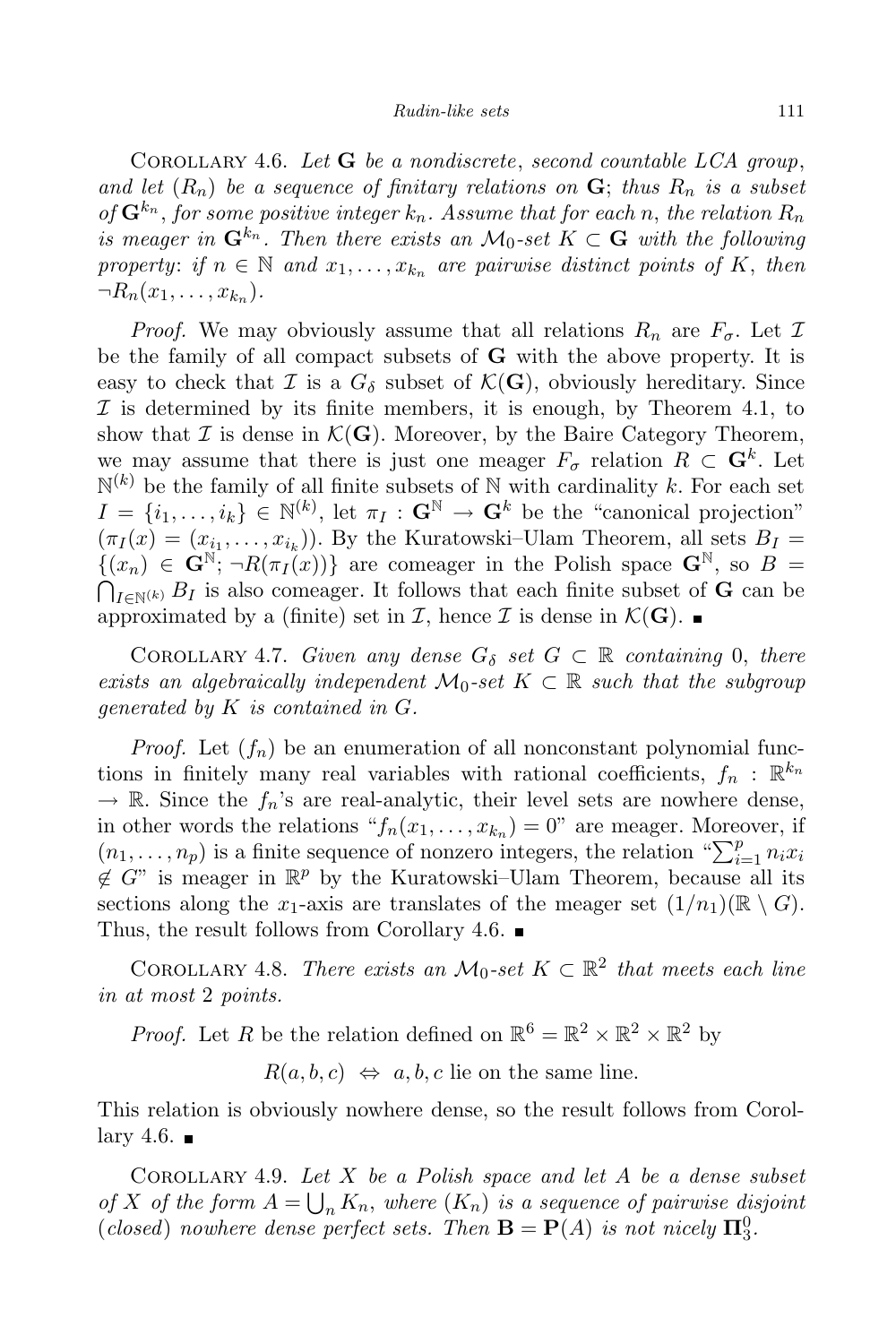*Proof.* The hypotheses on *A* imply that **B** contains a continuous measure with support *X*. But  $G = X \setminus A$  is a dense  $G_{\delta}$  subset of *X* and no measure in **B** is supported on *G*. By Theorem 4.1 applied to  $\mathcal{I} = \mathcal{K}(G)$ , the family **B** cannot be nicely  $\Pi_3^0$ .

COROLLARY 4.10. Let X be a Polish space, and let  $\lambda$  be a continuous *Borel probability measure on X. Then*  $\mathbf{B}_{\lambda} = L^1(\lambda) \cap \mathbf{P}(X)$  *is not nicely*  $\mathbf{\Pi}^0_3$ *.* 

*Proof.* Let  $E = \text{supp}(\lambda)$ , and let  $G \subset E$  be a dense  $G_{\delta}$  set such that  $\lambda(G) = 0$ ; such a set *G* exists because *E* has no isolated points. If  $\mathbf{B}_{\lambda}$ were nicely  $\Pi_3^0$ , then one should have  $\lambda(G) > 0$  by Theorem 4.1 applied to  $\mathcal{I} = \mathcal{K}(G)$ .

This last corollary can be strengthened as follows.

COROLLARY 4.11. Let *X* be a compact metric space, and let  $\mathbf{B} \subset \mathbf{P}(X)$ *be hereditary* and *nicely*  $\Pi_3^0$ *. If* **B** *contains a continuous measure*, *then the σ-ideal I***<sup>B</sup>** *is not thin*, *in other words there exists an uncountable family of pairwise* disjoint  $M_B$ -sets. In particular, **B** is not  $\|$   $\|$ -separable.

*Proof.* Let  $\mathbf{B}_c$  be the family of all continuous measures in **B**. Then  $\mathbf{B}_c$ is still hereditary. Moreover,  $\mathbf{B}_c$  is also nicely  $\Pi_3^0$ . Indeed, the family **C** of continuous probability measures on *X* is nicely  $\Pi_3^0$  (Example 2 above), and one checks immediately (using a product map  $\Phi = (\Phi^1, \Phi^2) : \mathbf{P}(X) \to$  $l^{\infty} \times l^{\infty} \simeq l^{\infty}$ ) that the intersection of two nicely  $\mathbf{\Pi}^0_3$  sets is again nicely  $\mathbf{\Pi}^0_3$ . Let  $\Phi: \mathbf{P}(X) \to B_{l^{\infty}}$  be (Prokhorov,  $w^*$ )-continuous and ( $\| \|\|$ ,  $\| \|\|$ )-Lipschitz with  $\Phi^{-1}(c_0) = \mathbf{B}_c$ . It is enough to prove the following

FACT. *If*  $\mu \in \mathbf{B}_c$  *and*  $\varepsilon > 0$  *are given, then there exist two measures*  $\mu_0, \mu_1 \in \mathbf{B}_c$  *with pairwise disjoint supports contained in*  $\text{supp}(\mu)$  *and such*  $that$   $\|\Phi(\mu_i) - \Phi(\mu)\|_{\infty} < \varepsilon, i = 0, 1.$ 

Indeed, once this is done, one can construct a Cantor scheme  $(\mu_s)_{s \in 2}$  $\subset$  **B**<sub>c</sub> with  $\|\mu_s - \mu_t\|$   $\leq 2^{-|s|}$  and supp $(\mu_t)$   $\subset$  supp $(\mu_s)$  if  $s \preceq t$ , while supp $(\mu_s)$   $\cap$  supp $(\mu_t) = \emptyset$  if *s* and *t* are incomparable. Since **B**<sub>c</sub> is norm closed in  $P(X)$ , this gives an uncountable family  $(\mu_{\alpha})_{\alpha \in 2^{\omega}}$  of measures in **B**<sup>c</sup> with pairwise disjoint supports.

Let us now prove the above Fact. Let  $E$  be the support of  $\mu$ , and let  $G_0 \subset E$  be a dense  $G_\delta$  set in *E* with empty interior in *E*; such a set  $G_0$  exists because *E* is perfect. By the proof of Theorem 4.1 applied to  $\mathbf{B}_c \cap \mathbf{P}(E)$ and  $\mathcal{I}_0 = \mathcal{K}(G_0) \subset \mathcal{K}(E)$  (see Remark (3) following that proof), one can find a measure  $\mu_0 \in \mathbf{B}_c$  with compact support contained in  $G_0$ , such that  $\|\Phi(\mu_0) - \Phi(\mu)\|_{\infty} < \varepsilon$ . Then supp $(\mu_0)$  is nowhere dense in *E*, so we can get the measure  $\mu_1$  by applying (the proof of) 4.1 to  $\mathcal{I}_1 = \mathcal{K}(G_1)$ , where  $G_1 =$  $E \setminus \text{supp}(\mu_0) \neq \emptyset$ . This concludes the proof of the Fact, and Corollary 4.11 follows.  $\blacksquare$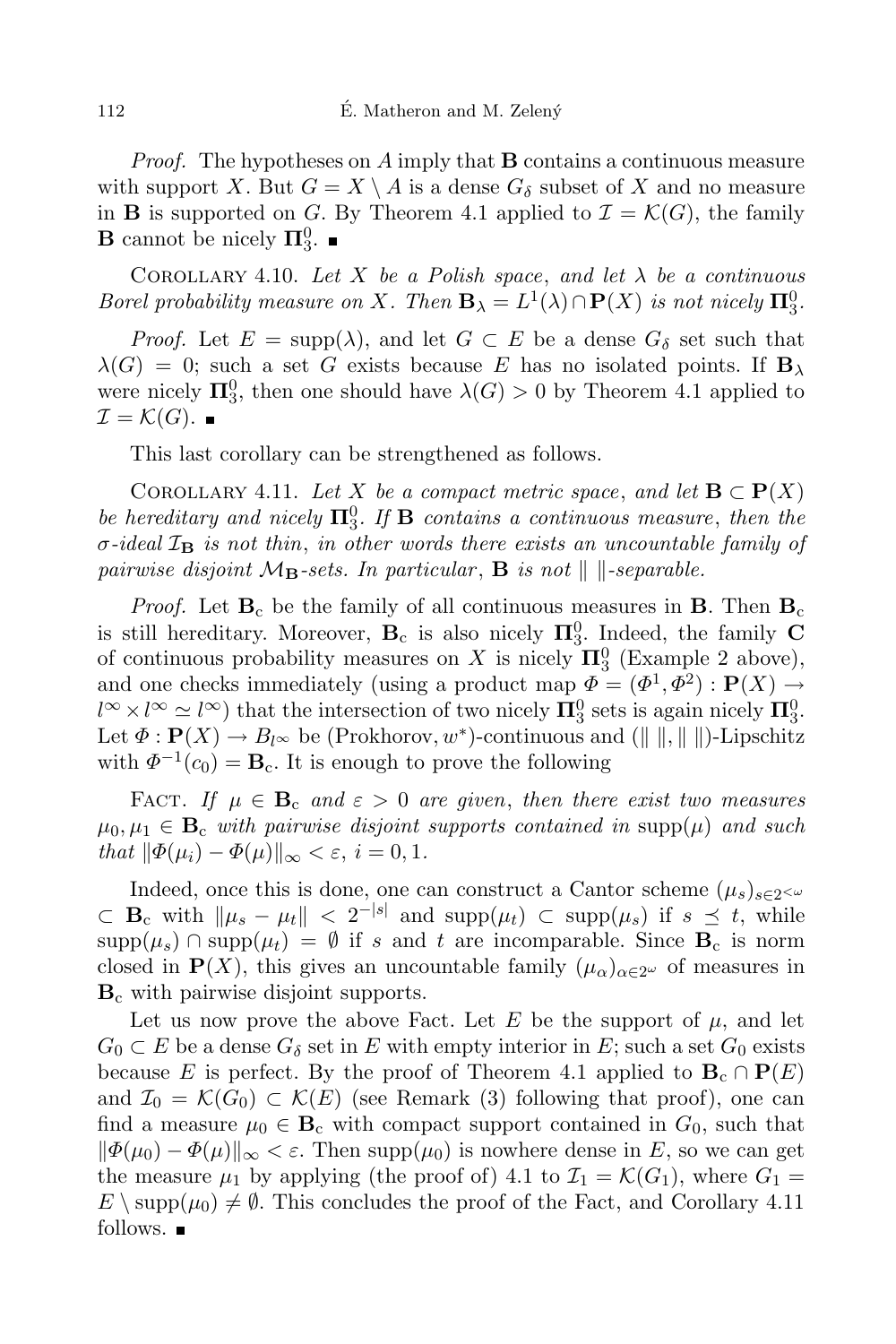If **B** is the family of continuous measures on some perfect compact metric space, Theorem 4.1 can of course be greatly improved: by the Baire Category Theorem, any dense  $G_{\delta}$  subset of  $\mathcal{K}(X)$  contains a perfect set, hence an  $M_{\mathbf{B}}$ -set. A similar statement holds true for any  $\Pi_2^0$  family **B**. The proof is also a simple application of the Baire Category Theorem.

PROPOSITION 4.12. Let *X* be a Polish space, and let  $\mathbf{B} \subset \mathbf{P}(X)$  be hered*itary and*  $\Pi_2^0$ *. Assume that*  $X$  *is the support of some measure in* **B***. Then every nonmeager hereditary*  $\Pi_1^1$  *subset of*  $K(X)$  *contains an*  $M_B$ *-set.* 

*Proof.* Since *X* is the support of some measure in **B** and **B** is hereditary, it follows easily from Lemma 4.2 that **B** is dense in  $P(X)$ . It also follows from 4.2 that if *U* is a dense hereditary open subset of  $K(X)$  and  $\varepsilon \in ]0,1[$ , then the family

$$
\mathbf{P}_{\mathcal{U}\varepsilon} = \{ \mu \in \mathbf{P}(X); \, \mu(V) > 1 - \varepsilon \text{ for some } V \subset X \text{ open with } \mathcal{K}(V) \subset \mathcal{U} \}
$$

is dense in  $P(X)$ . Moreover,  $P_{\mathcal{U}\varepsilon}$  is also open in  $P(X)$ . Now, let *I* be a nonmeager hereditary  $\Pi_1^1$  subset of  $\mathcal{K}(X)$ . By Corollary 2.10, we may in fact assume that *I* contains a dense  $G_{\delta}$  hereditary set *G*. Let  $(\mathcal{U}_n)$  be a sequence of dense hereditary open sets such that  $\mathcal{G} = \bigcap_n \mathcal{U}_n$ , and let also  $(\varepsilon_n)$  be a sequence of positive numbers such that  $\sum_{n=0}^{\infty} \varepsilon_n < 1$ . Since **B** is  $\Pi_2^0$  and dense in  $\mathbf{P}(X)$ , it follows from the Baire Category Theorem that  $\bigcap_n \mathbf{P}_{\mathcal{U}_n \varepsilon_n}$ intersects **B**; in other words, one can find a measure  $\mu \in \mathbf{B}$  and a sequence (*V<sub>n</sub>*) of open subsets of *X* such that  $\mu(V_n) > 1 - \varepsilon_n$  and  $\mathcal{K}(V_n) \subset \mathcal{U}_n$  for all  $n \in \mathbb{N}$ . Then  $G = \bigcap_n V_n$  has positive *µ*-measure, and all compact subsets of *G* are in *G*, hence in *I*. This concludes the proof.  $\blacksquare$ 

**5.** Some examples of true  $\Pi_3^0$  sets. To conclude this paper, we give some examples of natural true  $\Pi_3^0$  sets.

First, we give a short proof (and a slight extension) of a recent result due to Balcerzak and Darji ([BD]). Below, if X is a Polish space and if  $\mathcal I$  is a hereditary subset of  $\mathcal{K}(X)$ , we say that a compact set  $E \subset X$  is *I***-perfect** if all sets in  $\mathcal{I} \cap \mathcal{K}(E)$  are nowhere dense in *E*; equivalently, if  $\overline{V} \cap E \notin \mathcal{I}$ for all open sets *V* such that  $V \cap E \neq \emptyset$ . We denote by  $\mathcal{I}^{\text{perf}}$  the family of *I*-perfect sets.

Proposition 5.1. *Let X be a Polish space*, *and let I be a hereditary subset* of  $K(X)$  *with the Baire property. Assume that*  $I$  *is nonmeager, and that*  $\mathcal{I}^{\text{perf}}$  *is dense in*  $\mathcal{K}(X)$ *. Then*  $\mathcal{I}^{\text{perf}}$  *is not*  $\Sigma_3^0$  *in*  $\mathcal{K}(X)$ *.* 

*Proof.* We may assume that  $\mathcal{I}^{\text{perf}}$  is Borel, otherwise there is nothing to prove. By Lemma 2.11, we may assume that  $\mathcal I$  is comeager in  $\mathcal K(X)$ . Since  $I<sup>perf</sup>$  is dense and disjoint from *I* (apart from the empty set), it follows from the Baire Category Theorem that if *V* is any nonempty open subset of *X*, then  $\mathcal{I}^{\text{perf}} \cap \mathcal{K}(V)$  cannot be  $\Pi^0_2$  in  $\mathcal{K}(V)$ . Since  $\mathcal{I}^{\text{perf}}$  is assumed to be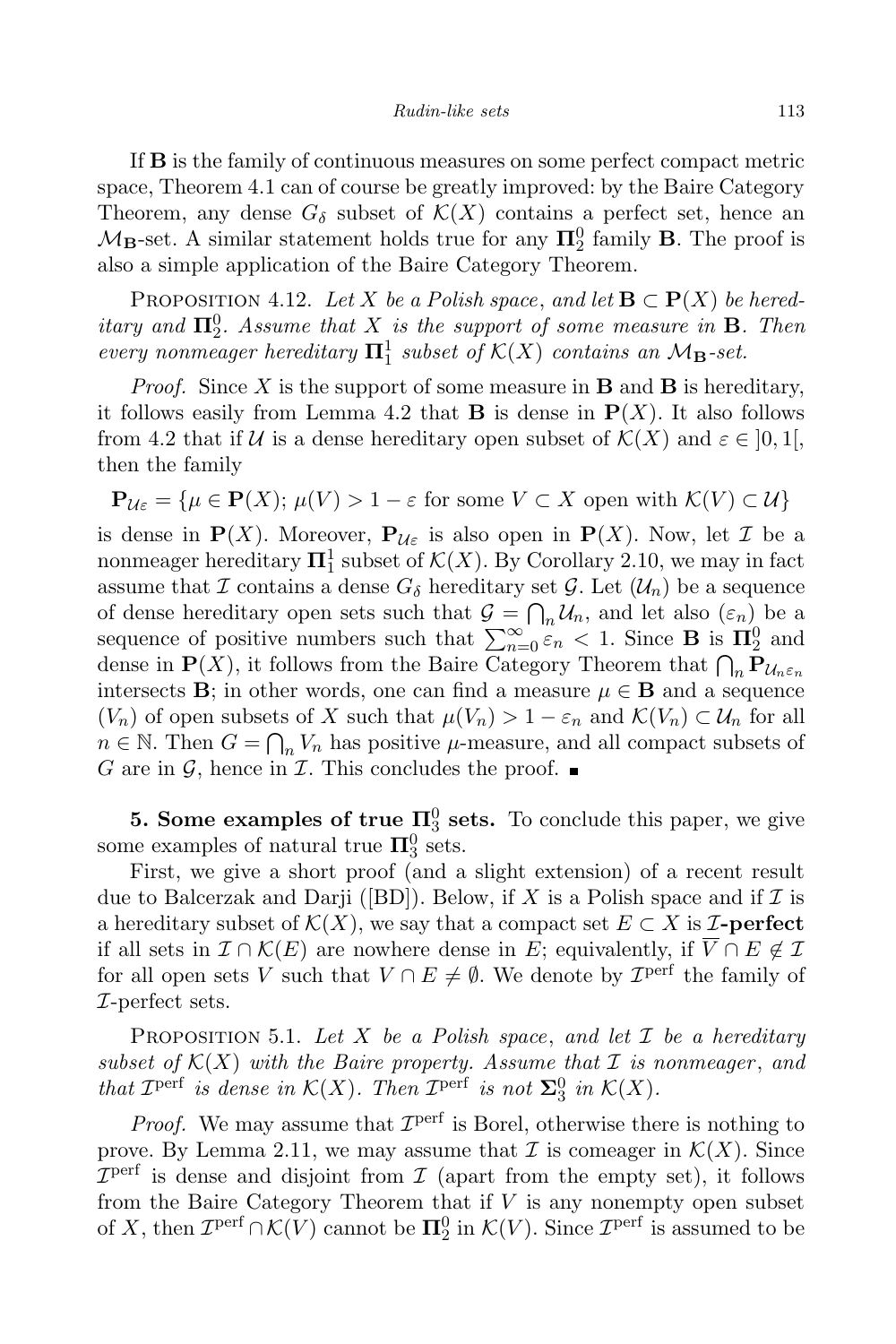Borel, it follows from Wadge's Theorem (see [K1, 22.11]) that  $\mathcal{I}^{\text{perf}} \cap \mathcal{K}(V)$ is  $\Sigma_2^0$ -hard, for each nonempty open set  $V \subset X$ ; in other words, given any  $\Sigma^0_2$  set *A* in some zero-dimensional Polish space *Z*, there exists a continuous  $\text{map } \Psi : Z \to \mathcal{K}(V) \text{ such that } A = \Psi^{-1}(\mathcal{I}^{\text{perf}}).$  We use this to show that  $\mathcal{I}^{\text{perf}}$  is  $\Pi_3^0$ -hard. Let *B* be any  $\Pi_3^0$  subset of some zero-dimensional Polish space *Z*, and write  $B = \bigcap_n A_n$ , where the  $A_n$ 's are  $\Sigma_2^0$ . Let  $(V_n)$  be a sequence of disjoint open subsets of *X* accumulating to some point  $a \in X$ (such a sequence exists because the denseness of  $\mathcal I$  and  $\mathcal I^{\text{perf}}$  implies that *X* is perfect), and for each *n*, let  $\Psi_n$  :  $Z \to \mathcal{K}(V_n)$  be a continuous map such that  $\Psi_n^{-1}(\mathcal{I}^{\text{perf}}) = A_n$ . Then the map  $\Psi : Z \to \mathcal{K}(X)$  defined by  $\Psi(z) = \{a\} \cup \bigcup_n \Psi_n(z)$  is continuous, and  $\Psi(z)$  is *I*-perfect if and only if all  $\Psi_n(z)$ 's are; in other words,  $\Psi^{-1}(\mathcal{I}^{\text{perf}}) = B$ . This concludes the proof.

COROLLARY 5.2. In the following cases, the family  $\mathcal{I}^{\text{perf}}$  is a true  $\Pi_3^0$ *subset of*  $K(X)$ :

- (1) *X is a perfect Polish space*, and  $\mathcal{I} = \{K \in \mathcal{K}(X); \lambda(K) = 0\}$ , where *λ is a Borel probability measure on X with support X.*
- (2) *X is a perfect locally compact Polish space*, *and I is the family of nowhere dense compact sets.*
- (3)  $X = E$  *is a closed*  $\mathcal{M}_0$ -set *in some nondiscrete*, *second countable LCA group* **G**, and *I is* the *family* of *compact*  $U_0$ -sets *contained in X.*

*Proof.* In case (1), the set *I* is  $G_{\delta}$ , so  $\mathcal{I}^{\text{perf}}$  is  $\Pi_3^0$ . Moreover, *I* is dense in  $\mathcal{K}(X)$  (hence comeager) because *X* is perfect, and  $\mathcal{I}^{\text{perf}}$  is dense as well because  $\lambda$  has support *X*. So  $\mathcal{I}^{\text{perf}}$  is a true  $\Pi_3^0$  set by Proposition 5.1. Case (2) is treated in the same way.

In case (3), *I* has the Baire property since it is  $\Pi_1^1$ , and  $\mathcal{I}^{\text{perf}}$  is  $\Pi_3^0$ because the  $\sigma$ -ideal *I* has a  $\Sigma_3^0$  hereditary basis (see [DStR], [KL], [M2] or [T]); and Proposition 5.1 applies to any closed set  $\widetilde{E} \in \mathcal{I}^{\text{perf}}$  contained in  $E$ , because  $\mathcal I$  contains the family of Dirichlet sets, which is  $G_\delta$  and contains all finite sets, so  $\mathcal{I} \cap \mathcal{K}(E)$  is comeager in  $\mathcal{K}(E)$ . ■

Remark. Examples (1) and (2) are given in [BD]. Case (3) was obtained in [M2], with a much more complicated proof.

Our last result concerns families of probability measures.

PROPOSITION 5.3. Let *X* be a Polish space, and let  $\mathbf{B} \subset \mathbf{P}(X)$  be hered*itary and closed under infinite convex combinations. Assume that X is the support of some measure in* **B**, *and that the polar*  $\sigma$ *-ideal*  $\mathcal{I}_{\mathbf{B}} = \{K \in$  $\mathcal{K}(X)$ ;  $\mu(K) = 0$  for all  $\mu \in \mathbf{B}$  is nonmeager in  $\mathcal{K}(X)$ . Then **B** is not  $\Sigma_3^0$ .

*Proof.* Of course, we may assume that **B** is Borel. Moreover, it is in fact enough to show that **B** is not  $\Pi_2^0$ : indeed, since **B** is closed under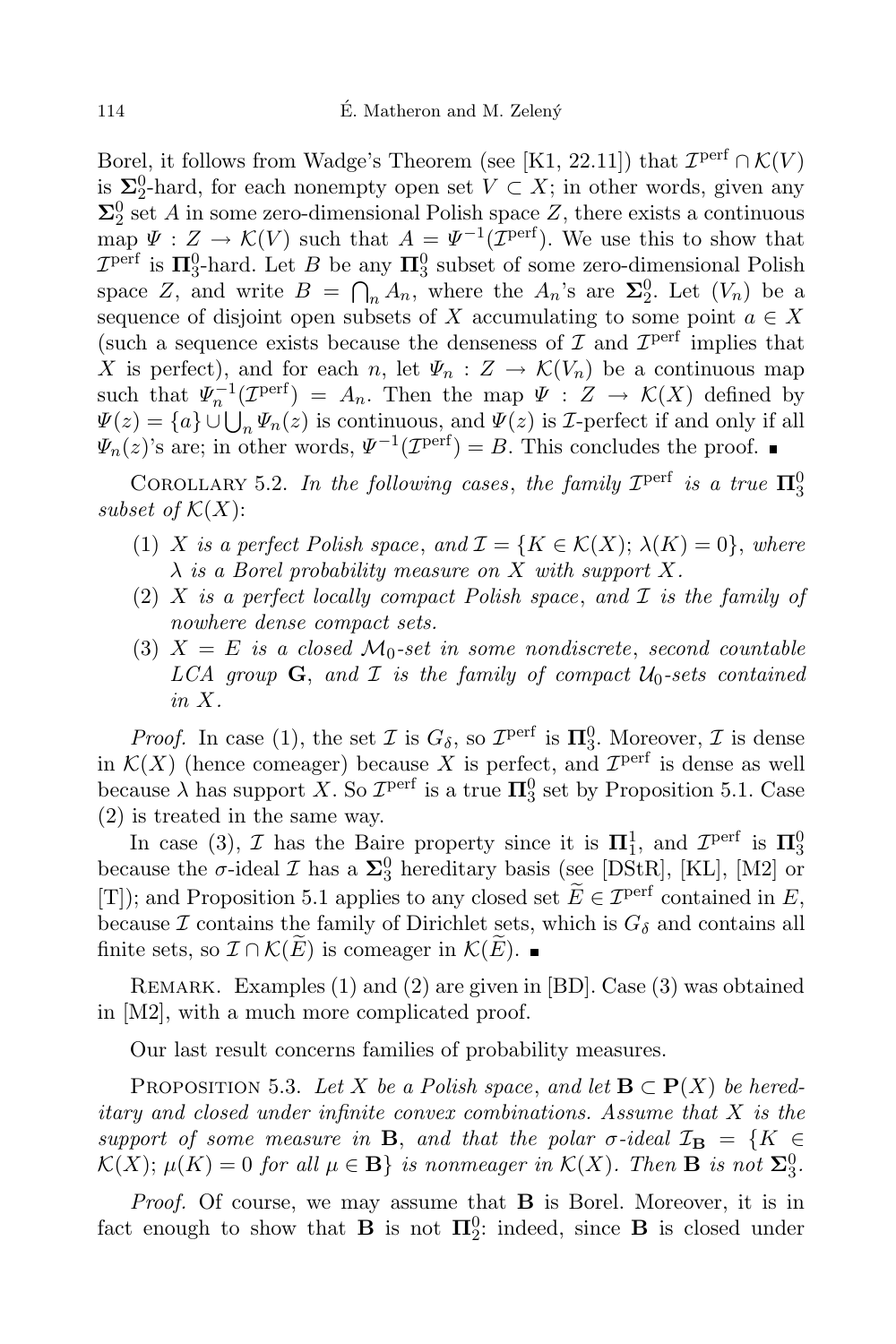infinite convex combinations, an argument similar to that used in the proof of Proposition 5.1 will then yield that **B** is  $\Pi_3^0$ -hard; see [D] for the details. Now,  $\mathcal{I}_B$  is  $\Pi_1^1$  in  $\mathcal{K}(X)$  because **B** is assumed to be Borel (hence  $\Sigma_1^1$ ). By Proposition 4.12, it follows that **B** cannot be  $\Pi_2^0$ .

COROLLARY 5.4. Let *X* be a perfect Polish space, and let  $\lambda$  be a Borel *probability measure on X with support X. Then*  $\mathbf{B}_{\lambda} = L^1(\lambda) \cap \mathbf{P}(X)$  *is a true*  $\Pi_3^0$  *subset of*  $P(X)$ *.* 

*Proof.* It was observed in Section 3 that **B**<sub> $\lambda$ </sub> is  $\Pi_3^0$ . That **B**<sub> $\lambda$ </sub> is not  $\Sigma_3^0$ follows at once from 5.3, but it can also be proved directly as follows. Since *λ* has support *X*, the family **B**<sub>*λ*</sub> is dense in **P**(*X*). But **B**<sub>*λ*</sub> is also meager in  $P(X)$ , because it is disjoint from the dense  $G_{\delta}$  set  $P(G)$ , where *G* is any *λ*-negligible dense  $G_δ$  subset of *X*; such a set *G* exists because *X* is perfect. By the Baire Category Theorem,  $\mathbf{B}_{\lambda}$  cannot be  $\mathbf{\Pi}^0_2$ , and the conclusion easily follows.  $\blacksquare$ 

Corollary 5.5. *If* **G** *is a nondiscrete*, *second countable LCA group*, *then the family of all Rajchman probability measures on*  $G$  *is a true*  $\Pi_3^0$  *set.* 

*Proof.* This follows from 5.3 because the *σ*-ideal of all compact  $U_0$ subsets of **G** is comeager in  $\mathcal{K}(\mathbf{G})$ .

#### **References**

- [BD] M. Balcerzak and U. B. Darji, *Some examples of true Fσδ sets*, Colloq. Math. 86 (2000), 203–207.
- [D] G. Debs, *Polar σ-ideals of compact sets*, Trans. Amer. Math. Soc. 347 (1995), 317–338.
- $[DStR]$  G. Debs et J. Saint-Raymond, *Ensembles boréliens d'unicité et d'unicité au sens large*, Ann. Inst. Fourier (Grenoble) 37 (1987), no. 3, 217–239.
- [K1] A. S. Kechris, *Classical Descriptive Set Theory*, Grad. Texts in Math. 156, Springer, 1995.
- [K2] —, *Hereditary properties of the class of closed sets of uniqueness for trigonometric series*, Israel J. Math. 73 (1991), 189–198.
- [KL] A. S. Kechris and A. Louveau, *Covering theorems for uniqueness and extended uniqueness sets*, Colloq. Math. 59 (1990), 63–79.
- [K¨o] T. W. K¨orner, *The behavior of power series on their circle of convergence*, in: Lecture Notes in Math. 995, Springer, 1983, 56–94.
- [LP] L. A. Lindahl and F. Poulsen, *Thin Sets in Harmonic Analysis*, Lecture Notes in Pure and Appl. Math. 2, Marcel Dekker, 1971.
- [M1] E. Matheron, *How to recognize a true*  $\Sigma_3^0$  *set*, Fund. Math. 158 (1998), 181–194.
- [M2]  $-$ , *Sigma-idéaux polaires et ensembles d'unicité dans les groupes abéliens localement compacts*, Ann. Inst. Fourier (Grenoble) 46 (1996), no. 2, 493–533.
- [My] J. Mycielski, *Independent sets in topological algebras*, Fund. Math. 55 (1964), 139–147.
- [R] W. Rudin, *Fourier–Stieltjes transforms of measures on independent sets*, Bull. Amer. Math. Soc. 66 (1960), 81–83.